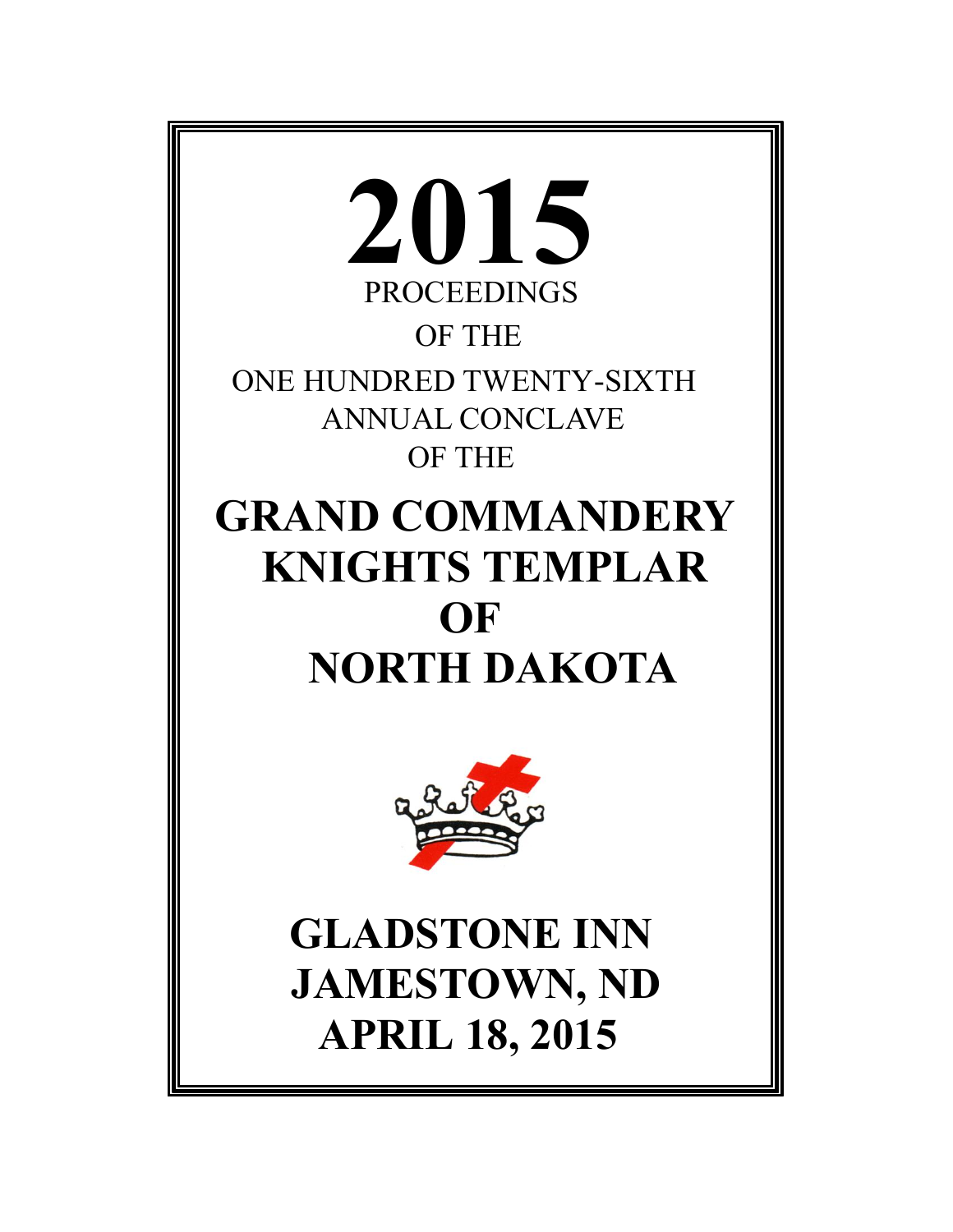# **INDEX**

| <b>Proceedings:</b> | Conclave Opening & Roll Calls -                             | $\mathbf{1}$   |
|---------------------|-------------------------------------------------------------|----------------|
|                     | <b>Introduction of North Dakota Past Grand Commanders -</b> | $\overline{2}$ |
|                     | Reception of Distinguished Guests and Dignitaries -         | $2 - 3$        |
|                     | Roll Call of Grand Representatives & Other Recognition -    | 3              |
|                     | Grand Recorder's Report & 2013 Annual Returns -             | $\overline{4}$ |
|                     | Grand Treasurer's & Finance, Budget and Audit Reports -     | $5 - 6$        |
|                     | Time & Place Committee Report -                             | 6              |
|                     | Knights Templar Educational Foundation Report -             | 7              |
|                     | Knights Templar Eye Foundation Report -                     | 8              |
|                     | Necrology Report and Other Committee Reports -              | 9              |
|                     | Presentation of Charter to St. Michael Commander #19 -      | 10             |
|                     | Past Commander's Association Report -                       | 11             |
|                     | Resolutions and Credential Committee Reports -              | 12             |
|                     | Grand Commander's Biography and Address -                   | $13 - 14$      |
|                     | Election of 2014-2015 Officers & Credentials Report -       | 14             |
|                     | Templar Jurisprudence Committee Report -                    | 15             |
|                     | KTCH Presentation & Picture of 2015-16 Grand Officers -     | 16             |
| <b>Appendix:</b>    | Constituent Commanders and Recorders & Award Recipients -   | 17             |
|                     | KTCH Recipients & Living Past Grand Commanders -            | 18             |
|                     | <b>Deceased Past Grand Commanders -</b>                     | 19             |
|                     | ND Conclaves & Membership Data -                            | $20 - 22$      |
|                     | Grand Recorders & Grand Representatives -                   | $23 - 26$      |
|                     | Grand Encampment Officers & Masonic Calendar -              | 27             |
|                     |                                                             |                |

## **2015-2016 Grand Commandery Officers:** Back Cover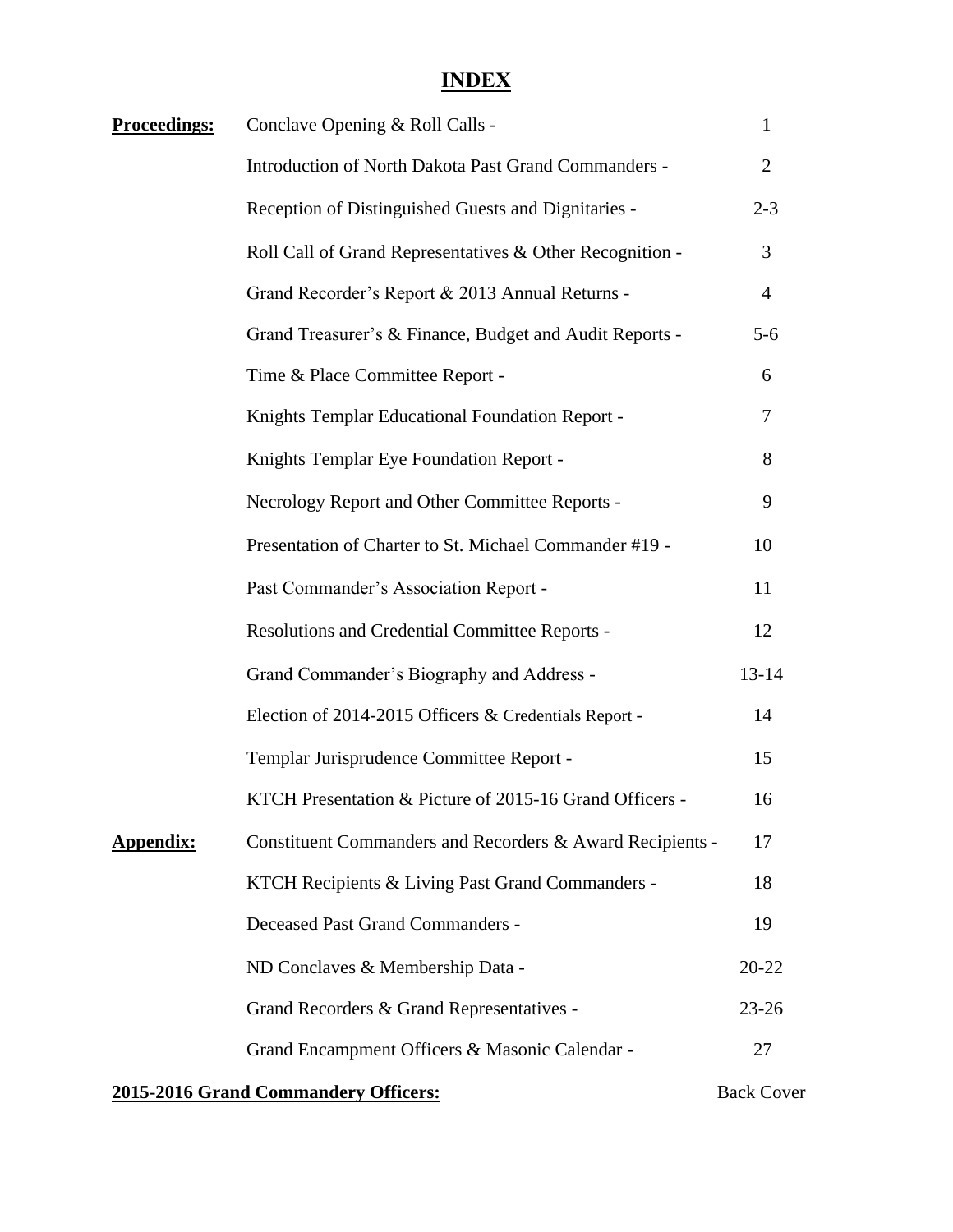## **2015 PROCEEDINGS**

## **GRAND COMMANDERY KNIGHTS TEMPLAR OF ND**

Gladstone Inn – Jamestown ND 1:30 PM, Saturday, April 18, 2015

## **ANNUAL CONCLAVE OPENS**

The 126<sup>th</sup> Annual Conclave of the Grand Commandery, Knights Templar of North Dakota, was convened in the Gladstone Inn, Jamestown ND at 1:30 PM on Saturday, April 18, 2015 by Grand Commander Wendel A. VanWechel. The opening was conducted by a ritual team from the new St. Michael Commandery under the guidance of Sir Knight Donavan Eck.

The Grand Commandery Charter was draped in honor of Most Eminent Past Grand Master Blair Christy Mayford who laid down his sword and entered the Supreme Asylum on March 28, 2015.

## **ROLL CALL OF CONSTITUENT COMMANDERIES**

Grand Commander VanWechel asked Grand Recorder Pro-tem Chris Christianson to call the roll of the six constituent Commanderies in North Dakota. Members of the following were registered:

> Tancred Commandery #1, Mandan-Bismarck Auvergne Commandery #2, Fargo St. Aldemar Commandery #3, Grand Forks St. Omer Commandery #6, Grafton North Dakota Commandery, U.D.

With five of the six constituent Commanderies present, Grand Commander VanWechel declared a quorum present for the 126th Conclave of the Grand Commandery of Knights Templar of North Dakota and declared it duly opened for any business that may be properly presented.

# **ROLL CALL OF GRAND COMMANDERY OFFICERS**

Grand Commander VanWechel then called on Grand Recorder Pro-tem Christianson to call the roll of Grand Commandery officers as follows:

> Wendel A. VanWechel, Right Eminent Grand Commander - Present Craig A. Ramsdell, Very Eminent Deputy Grand Commander - Present Stanley H. Whicker, Eminent Grand Generalissimo – Present Michael R. Bakken, Eminent Grand Captain General - Present Ronald L. Penfold, Eminent Grand Junior Warden - Present H. Allen Ohrt, Eminent Grand Prelate - Present Chris Christianson, Eminent Grand Treasurer - Present Merle L. Huhner, Eminent Grand Recorder - Present George H. Vettel, Eminent Grand Sword Bearer - Present David Bickel, Eminent Grand Warder – Present Adam E. Fedler, Eminent Grand Sentinel - Present

Eminent Grand Senior Warden Raymond M. Hornung had resigned due to health concerns and Eminent Grand Standard Bearer Fred Larson was excused.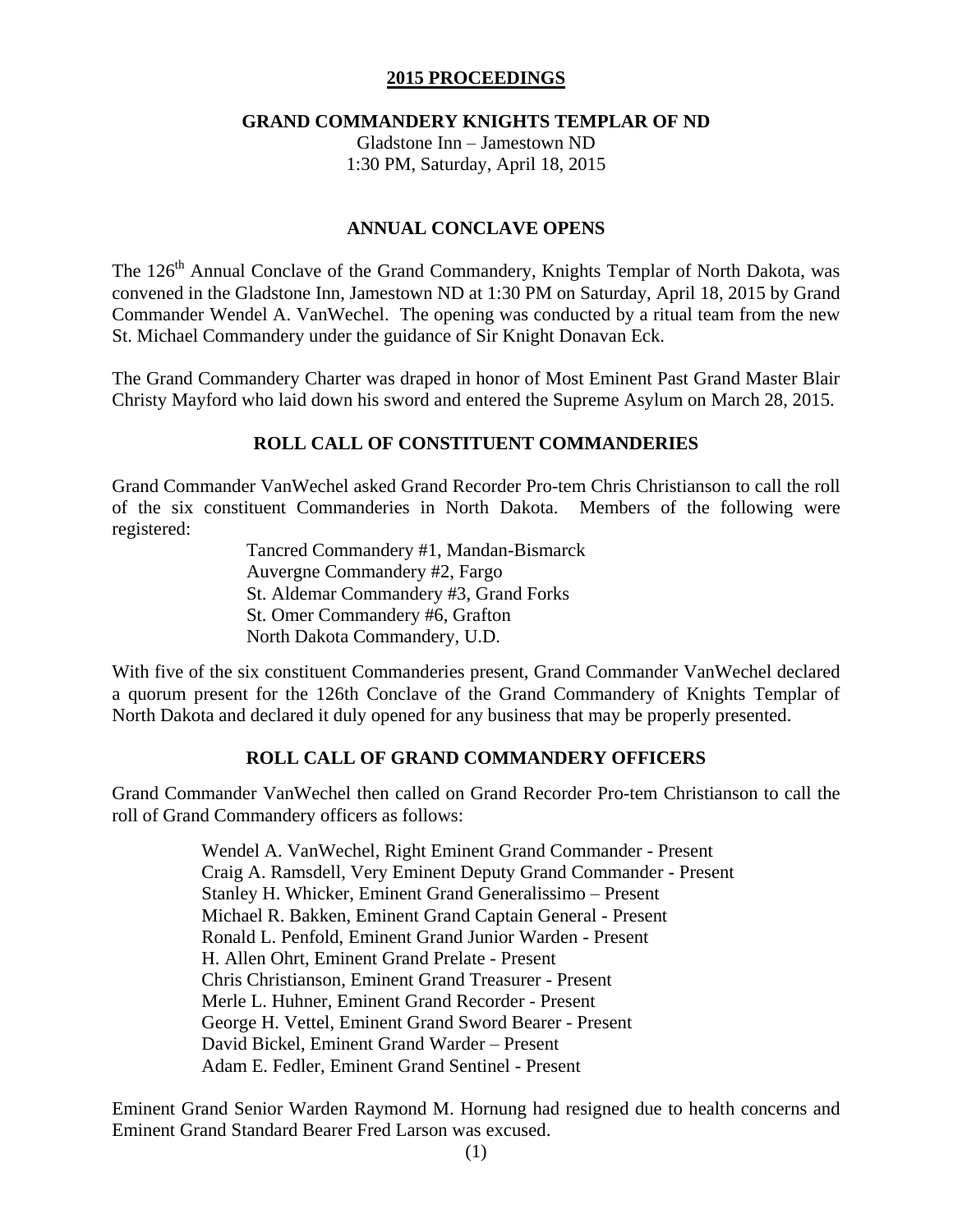## **INTRODUCTON OF PAST GRAND COMMANDERS**

Grand Commander VanWechel called on Sir Knight Donavan Eck to form the escort for the introduction of Past Grand Commanders of North Dakota. The escort was composed of members of the new St. Michael Commandery. The following Past Grand Commanders were introduced and given a round of applause:

Cory Lien, Grand Forks - 2014 Chris Christianson, Fargo – 1999 Tony E. Telken, Grand Forks – 2012 Donavan J. Eck, Bismarck – 1993 Lon W. Kvasager, Grand Forks – 2009

Ed Samuelson, West Fargo – 2013 Donald J. Laschkewitsch, Bismarck – 1998 Richard D. Hansen, Mandan – 2011 Charles Richter, New Rockford - 1971

## **RECEPTION OF DISTINGUISHED GUESTS AND PAST GRAND COMMANDERS**

Grand Commander VanWechel called on Sir Knight Donavan Eck to form the escort for the reception of Distinguished Guests and Dignitaries. The following Distinguished Guests and Dignitaries were introduced to the Conclave and escorted through an Arch of Steel:

- Jeff Bolstad, Lewiston MT, Past Grand Commander of the Grand Commandery of Montana.
- George Bauder, Rapid City SD, Past Grand Commander of the Grand Commandery of South Dakota.
- Leland Burlison, Oshkosh WI, Past Grand Commander of the Grand Commandery of
	- Wisconsin.
- Ronald Guthrie, Mason City IA, Grand Treasurer of the Grand Commandery of Iowa.
- Bob Smith, Charles City IA, Grand Commander of the Grand Commandery of Iowa.
- Daniel Sherry, Ellsworth WI, Grand Commander of the Grand Commandery of Minnesota.
- Bruce Crisman, Rapid City SD, Grand Warder of the Grand Commandery of South Dakota.
- Jon Gonsor, Pierre SD, Grand Captain General of the Grand Commandery of South Dakota.
- Stan Swellenbach, Pierre SD, Deputy Grand Commander of the Grand Commandery of South
- Dakota. Richard McBride, Vermillion SD, Grand Commander of the Grand Commandery of South
- Dakota.
- Michael Hunter, Durand WI, Grand Commander of the Grand Commandery of Wisconsin.
- Lauren Handeland, North Central Department Commander, Grand Encampment, Knights Templar of the USA from Waukesha WI.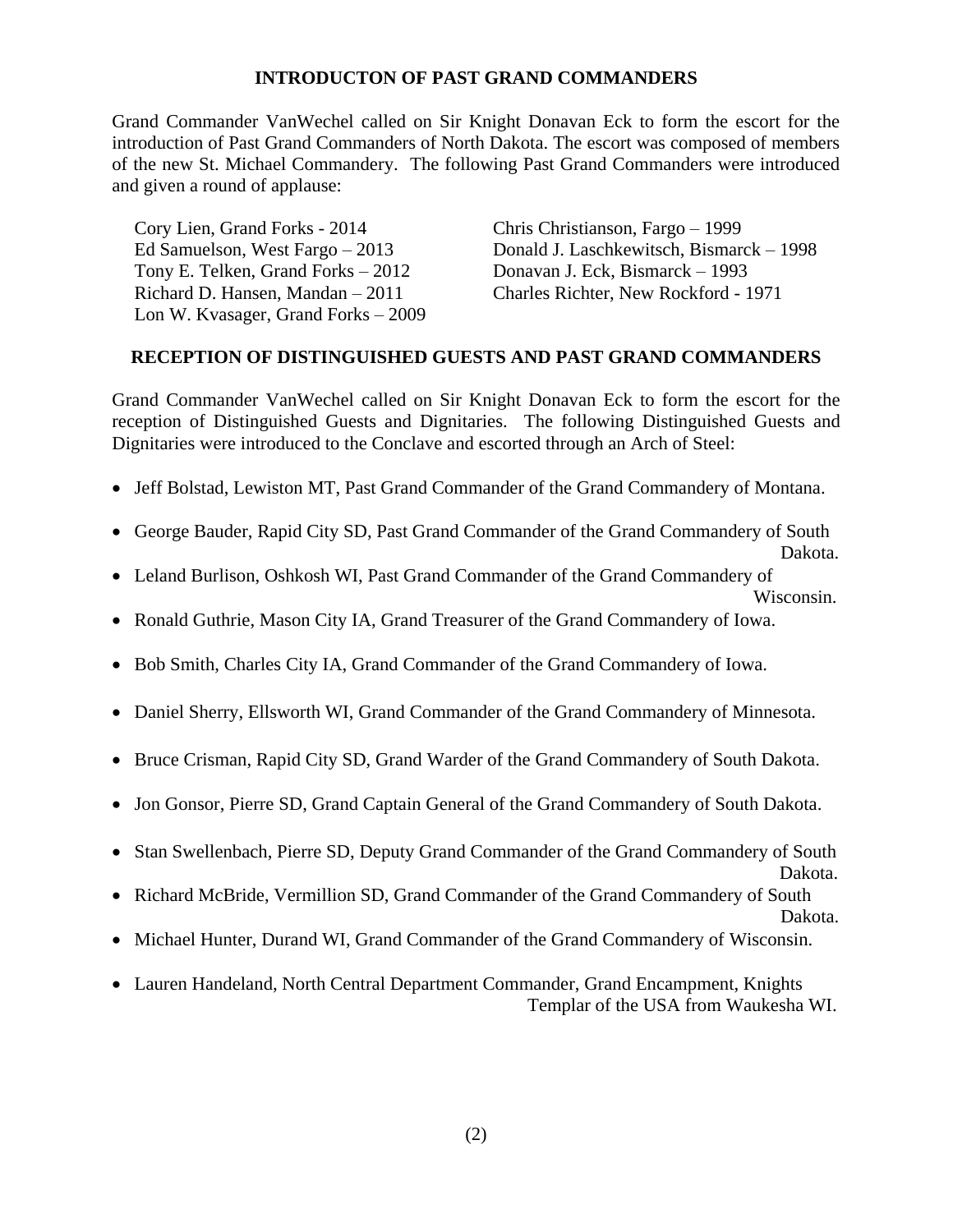## **RECEPTION OF DAVID BICKEL, THE GRAND MASTER OF THE NORTH DAKOTA GRAND MASONIC LODGE, A.F. & A.M.**

Grand Commander VanWechel called on Past Grand Commander Sir Knight Donald Laschkewitsch to introduce Sir Knight Brother David Bickel Grand Master of the North Dakota Grand Masonic Lodge, Ancient Free & Accepted Masons. Most Worshipful Grand Master Bickel was received through the Arch of Steel, greeted and escorted to the dais.

## **ROLL CALL OF GRAND REPRESENTATIVES**

Grand Commander VanWechel then asked the Grand Recorder to call the roll of Grand Representatives. The following were present at the Conclave and were given a round of applause.

| George H. Vettel -                 | Alabama        | Mark J. Motis -      | Nevada           |
|------------------------------------|----------------|----------------------|------------------|
| Ross Mushik -                      | Alaska         | Craig A. Ramsdell -  | New Mexico       |
| Cory R. Lien -                     | Delaware       |                      | & West Virginia  |
| Richard D. Hansen -                | Georgia        | Chris Christianson - | North Carolina & |
| Donald J. Laschkewitsch - Illinois |                |                      | Mexico           |
| John K. Grubb -                    | Kansas         | H. Allen Ohrt -      | Ohio             |
| Donavan J. Eck -                   | Kentucky       | Michael R. Bakken -  | Oregon           |
| Ed Samuelson -                     | Louisiana      | Tony E. Telken -     | Tennessee        |
| Ronald L. Penfold –                | Massachusetts  | Charles A. Richter - | Utah             |
|                                    | & Rhode Island | Lon W. Kvasager -    | Wisconsin        |
| Stanley H. Whicker -               | Montana        | Wendel VanWechel -   | Portugal         |
| Merle L. Huhner -                  | Nebraska       |                      |                  |

## **RECOGNITION OF HEADS OF COORDINATE BODIES**

Grand Commander VanWechel then recognized the heads of the coordinate bodies for 2014- 2015. They were given a round of applause.

Ronald Cooper - Grand High Priest of the Grand Chapter of Royal Arch Masons of ND. Craig Ramsdell - Illustrious Grand Master of the Grand Council of Cryptic Rite Masons of ND.

# **RECOGNITION OF HEADS OF APPENDANT BODIES**

Grand Commander VanWechel then recognized the heads of the following appendant bodies:

Knights of the York Cross of Honor – Stan Whicker, Prior Holy Royal Arch Knight Templar Priests – Charles Richter, VE Preceptor York Rite Colleges – Jeffrey Nelson, North Dakota Grand Governor Mandan College #191 – Tim Dawson, Governor Wild Prairie Rose #56 – Ronald Cooper, Governor Allied Masonic Degrees: Capitol Council #226 – George Kwitka, Sovereign Master Red River Council #193 – Wendel VanWechel, Sovereign Master Knight Masons – Cory Lien, Excellent Chief, ND Council #90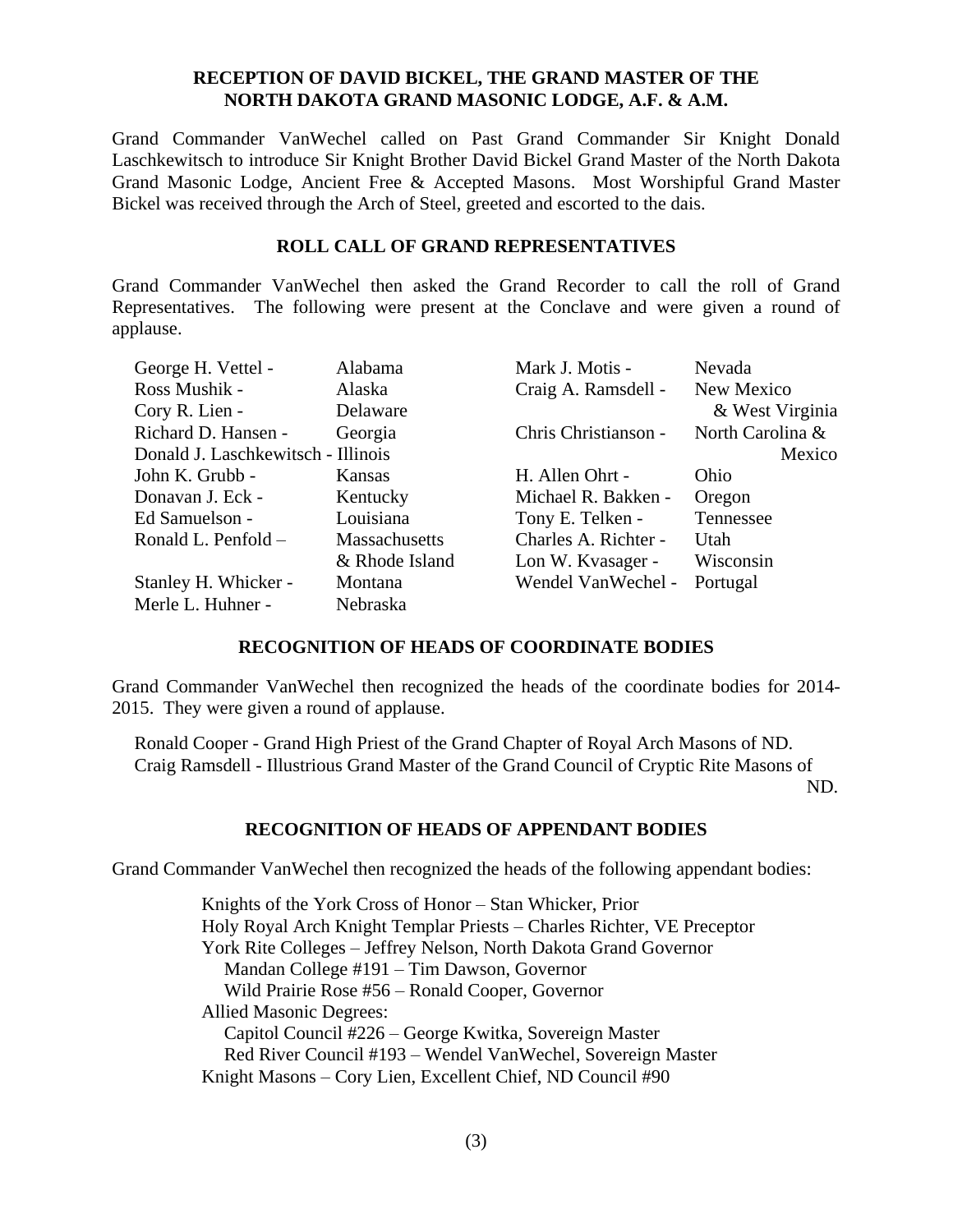## **APPROVAL OF PROCEEDINGS OF 2014 CONCLAVE**

It was moved by Sir Knight Ron Penfold and seconded by Sir Knight Greg Gunderson that the proceedings of the 125<sup>th</sup> Conclave of the North Dakota Grand Commandery of Knights Templar held last year in Fargo, ND be approved. **Motion carried.** Printed proceedings were distributed as required and digital proceedings were posted on the national York Rite website.

## **APPROVAL OF ADVANCE REPORTS**

It was moved by Sir Knight Craig Ramsdell and seconded by Sir Knight Donavan Eck that the following pre-printed Advance Reports be approved. **Motion carried.**

# **GRAND RECORDER'S ADVANCE REPORT FOR 2014**

To the Right Eminent Grand Commander, Commandery Officers, Distinguished Guests, and Sir Knights. The Grand Recorder's work during 2014 included:

- Completion and distribution of the 2014 Annual Proceedings for the Grand Commandery.
- Receiving and auditing annual returns from Constituent Commanderies.
- Annual reports to the Grand Encampment.
- Keeping records and reports for the KT Educational Foundation.
- Handling scholarship applications for the KT Educational Foundation.
- Correspondence regarding Grand Representatives.
- Handling registration and preparation of reports for annual Grand Conclave.

The following is a summary of the 2014 Annual Returns from the six Constituent Commanderies in North Dakota:

| Commandery       | 2013<br>Members Knghtd Affld Rnstd Gain Dmtd Died Susp |          |          |          |          |          |          |          | Err      | Loss | 2014<br><b>Members</b> |
|------------------|--------------------------------------------------------|----------|----------|----------|----------|----------|----------|----------|----------|------|------------------------|
| Tancred #1       | 65                                                     | 3        | $\theta$ |          | 4        | $\theta$ | $\theta$ |          | $\Omega$ | 3    | 66                     |
| Auvergne #2      | 77                                                     |          | $\theta$ | $\theta$ |          | $\theta$ |          |          | $\theta$ | 4    | 75                     |
| St Aldemar#3     | 50                                                     | 2        | 0        |          | 3        | 0        |          |          | 0        | 2    | 51                     |
| St Omer#6        | 10                                                     | $\Omega$ | $\Omega$ | 0        | $\Omega$ | $\Omega$ | $\Omega$ | $\theta$ | 0        | 0    | 10                     |
| Temple #12       | 28                                                     | $\Omega$ | $\Omega$ | 0        | $\Omega$ | $\Omega$ | $\Omega$ |          | 0        |      | 27                     |
| ND Commandery UD | 49                                                     | 0        | $\Omega$ | $\Omega$ | $\Omega$ |          | $\Omega$ | $\theta$ | 0        |      | 48                     |
| Totals           | 279                                                    |          |          |          | 9        |          | 3        |          | 0        | 11   | 277                    |

After studying these membership figures for 2014, it is apparent that the three active Commanderies in the state (Tancred, Auvergne & St. Aldemar) have stabilized their membership at a combined total 192. The other Commanderies are inactive and there is a steady loss through deaths and suspensions. This points out the importance of member "participation" rather than membership "dues-paying".

We must continue to aggressively recruit new members in all parts of the state. We continue to encourage the Recorders and all officers of the constituent Commanderies to take all means necessary to keep members from demitting or being suspended. Special letters, personal contacts, and selling Paid-up Life Memberships are methods to reduce these numbers.

> Respectfully submitted, Merle L. Huhner, Grand Recorder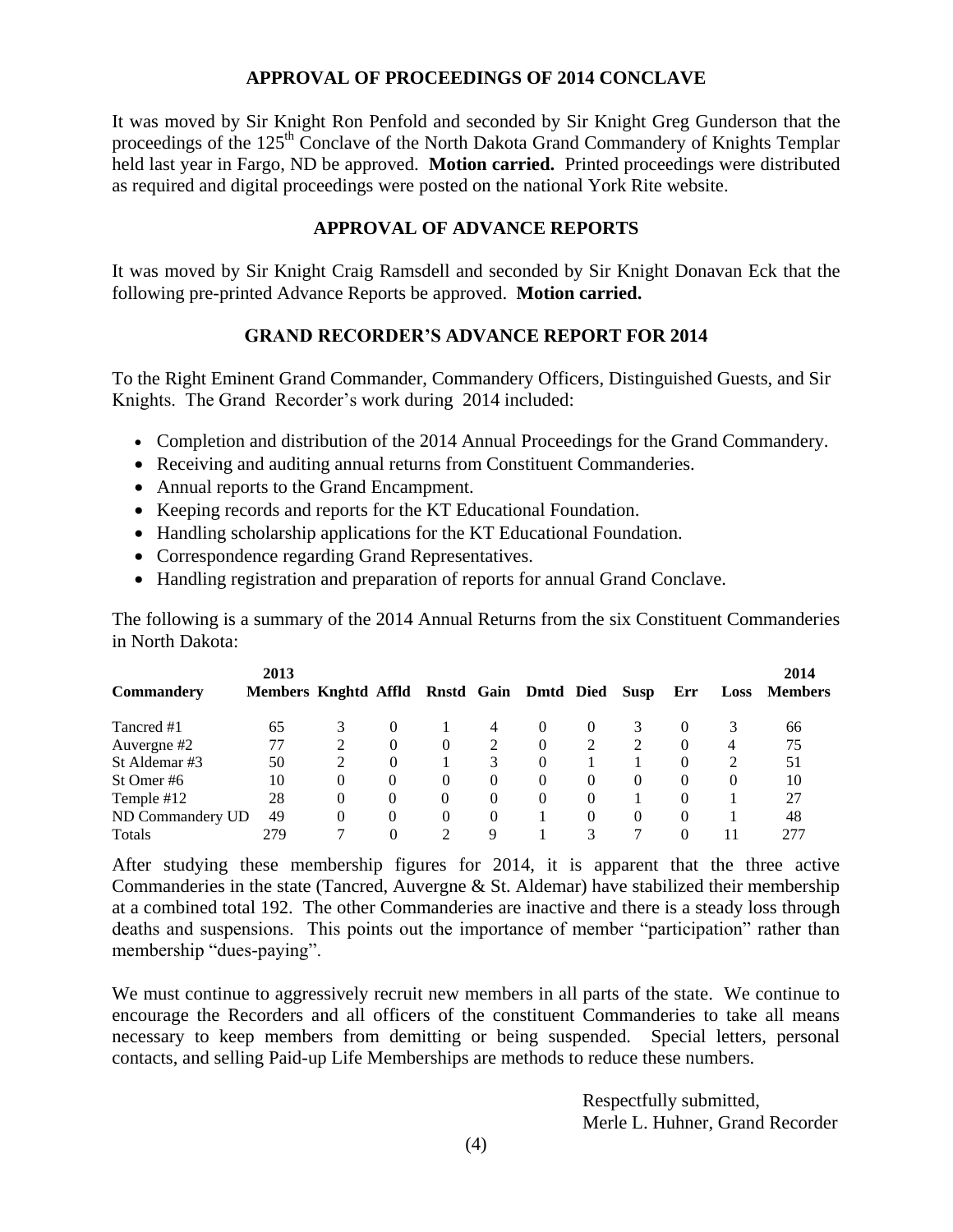# **GRAND TREASURER'S ADVANCE REPORT FOR 2014**

|                             |                                                                                         | <b>Actual</b>  | <b>Budgeted</b> |         | Percentage  |
|-----------------------------|-----------------------------------------------------------------------------------------|----------------|-----------------|---------|-------------|
|                             | General Fund Balance - 1/1/2014 -                                                       | $-96.12$<br>\$ |                 |         |             |
| ND Dues & Fees -<br>Income: |                                                                                         | \$3,061.00     | \$3,080.00      |         | 99%         |
|                             | G.E. Dues -                                                                             | 2,511.00       | 2,520.00        |         | 100%        |
|                             | Knighting Fees -                                                                        | 70.00          |                 | 0.00    |             |
|                             | Inspection Fees -                                                                       | 90.00          |                 | 0.00    |             |
|                             | KT Eye Foundation -                                                                     | 234.00         |                 | 230.00  | 102%        |
|                             | Transfer from Reserve -                                                                 | 1170.00        | 1170.00         |         | 100%        |
|                             | Total Income -                                                                          | \$7,136.00     | \$7,000.00      |         | 102%        |
| Expenses:                   | Grand Commander T& E -                                                                  | 500.00<br>\$   | \$              | 500.00  | 100%        |
|                             | Grand Recorder T& E -                                                                   | 400.00         |                 | 400.00  | 100%        |
|                             | Grand Treasurer T& E -                                                                  | 100.00         |                 | 100.00  | 100%        |
|                             | <b>Grand Officer Supplies -</b>                                                         | 305.99         |                 | 250.00  | 122%        |
|                             | G.E. Dues/KT Magazine -                                                                 | 2,511.00       | 2,520.00        |         | 100%        |
|                             | KT Eye Foundation -                                                                     | 229.00         |                 | 230.00  | 100%        |
|                             | Proceedings -                                                                           | 200.00         |                 | 200.00  | 100%        |
|                             | Postage -                                                                               | 147.00         |                 | 150.00  | 98%         |
|                             | Insurance and Bond -                                                                    | 149.00         |                 | 150.00  | 99%         |
|                             | Storage -                                                                               | 100.00         |                 | 100.00  | 100%        |
|                             | Office Supplies & Expense -                                                             | 228.16         |                 | 250.00  | 91%         |
|                             | Grand Session Expense -                                                                 | 251.94         |                 | 500.00  | 50%         |
|                             | Comp of the Temple Awards -                                                             | 0.00           |                 | 100.00  | 0%          |
|                             | Triennial Fund -                                                                        | 1000.00        |                 | 1000.00 | 100%        |
|                             | PO Box Rent -                                                                           | 24.66          |                 | 25.00   | 99%         |
|                             | Webmaster Fee -                                                                         | 100.00         |                 | 100.00  | 100%        |
|                             | 125 <sup>th</sup> Commemorative Coins -                                                 | 303.12         |                 | 300.00  | 101%        |
|                             | Meeting Expense -                                                                       | 67.10          |                 | 0.00    |             |
|                             | Contingencies -                                                                         | 0.00           |                 | 125.00  | 0%          |
|                             | <b>Total Expenses -</b>                                                                 | \$6,616.97     | \$7,000.00      |         | 95%         |
|                             | General Fund Account: Wells Fargo Bank, Fargo                                           |                |                 |         |             |
|                             | ND Grand York Rite Checking - 12/31/2014 -                                              |                |                 | \$      | 422.91      |
|                             | Reserve Accounts: Wells Fargo Bank, Fargo                                               |                |                 |         |             |
|                             | ND Grand Commandery Savings - 12/31/2014 -                                              |                |                 | \$      | 4,818.31    |
|                             | Holy Land Pilgrimage Account $-12/31/2014 -$<br>ND Grand York Rite Savings Account      |                |                 | \$      | 4,200.11    |
|                             | Past Commander's Association Account - 12/31/2014<br>ND Grand York Rite Savings Account |                |                 | \$      | 1,306.58    |
|                             | Triennial Fund $-12/31/2014$                                                            |                |                 |         | 2,000.00    |
| Total -                     |                                                                                         |                |                 |         | \$12,747.91 |
|                             | Grand Commandery Paid-Up Life Membership Fund<br>(Portfolio Value as of 12/31/2014) -   |                |                 |         | \$24,920.22 |
|                             | <b>Stifel Nicolaus, Bismarck</b>                                                        |                |                 |         |             |

Respectively submitted, Chris Christianson, Grand Treasurer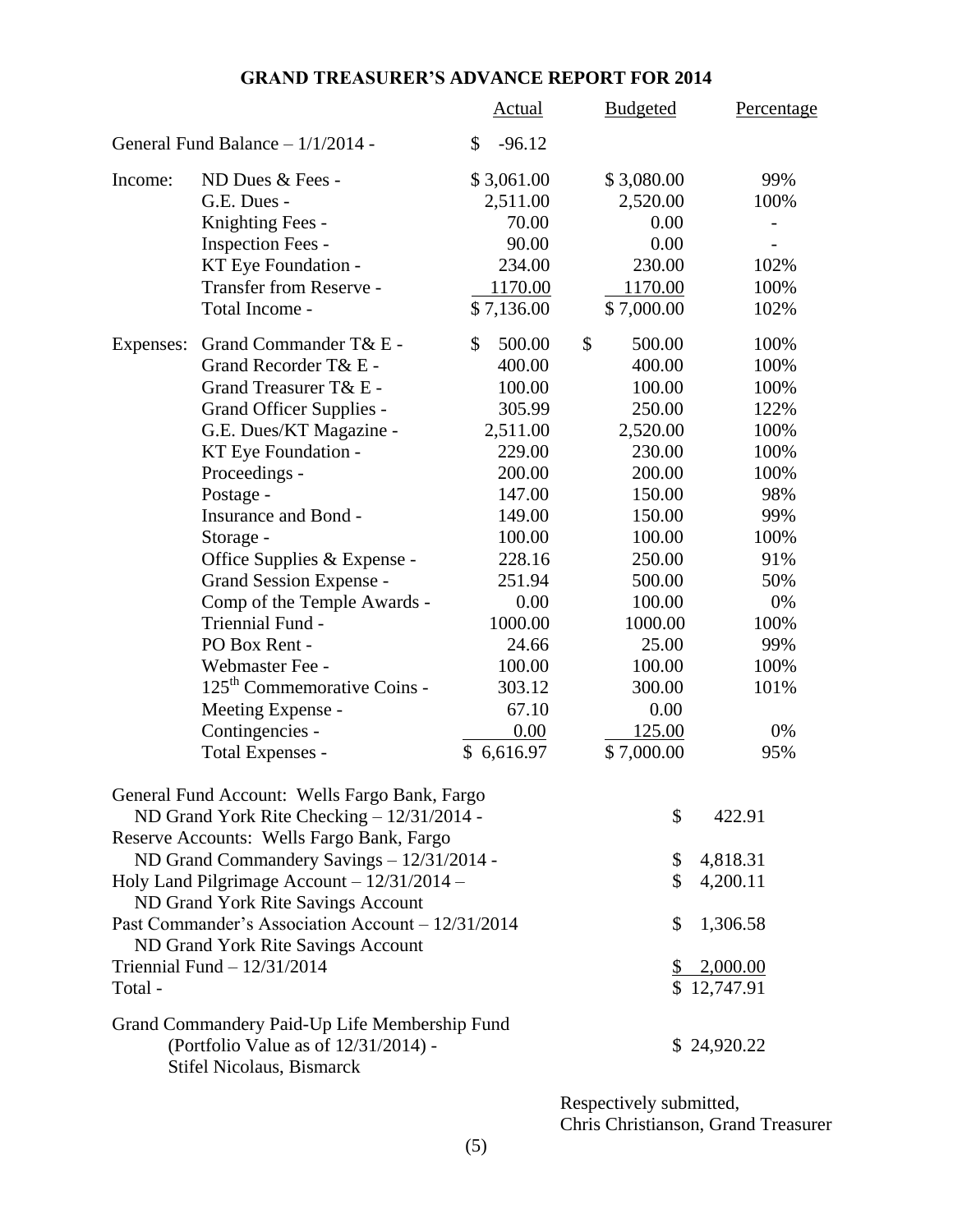## **FINANCE, BUDGET, AND AUDIT COMMITTEE ADVANCE REPORT**

The following is the **2015 Budget** for the North Dakota Grand Commandery which was reviewed and adopted in December of 2014 at a Grand Line Officer meeting in Carrington and which the Committee is now presenting for approval:

| Dues & Fees $- (277$ members @ \$20.00) - | \$5,540.00                                                     |
|-------------------------------------------|----------------------------------------------------------------|
| KT Eye Foundation -                       | 230.00                                                         |
| Transfer from Reserve -                   | 1330.00                                                        |
| Total Income -                            | \$7,100.00                                                     |
| Grand Commander T& E -                    | \$<br>500.00                                                   |
| Grand Officer Supplies -                  | 250.00                                                         |
| Grand Recorder T& E -                     | 350.00                                                         |
| Grand Treasurer T& E -                    | 100.00                                                         |
| G.E. Fees/KT Magazine -                   | 2,500.00                                                       |
| KT Eye Foundation -                       | 230.00                                                         |
| Proceedings -                             | 200.00                                                         |
| Postage -                                 | 100.00                                                         |
| Insurance and Bond -                      | 150.00                                                         |
| Storage -                                 | 100.00                                                         |
|                                           | 250.00                                                         |
| Office Equipment -                        | 500.00                                                         |
| Grand Session Expense -                   | 500.00                                                         |
|                                           | 100.00                                                         |
| Triennial Fund -                          | 1000.00                                                        |
| PO Box Rent -                             | 25.00                                                          |
| Webmaster -                               | 100.00                                                         |
| Contingencies -                           | 145.00                                                         |
| Total Expenses -                          | \$<br>7,100.00                                                 |
|                                           | Office Supplies & Expense -<br>Companion of the Temple Award - |

Respectfully submitted, Tony Telken, Chairman

## **TIME AND PLACE COMMITTEE ADVANCE REPORT**

Right Eminent Grand Commander, Grand Commandery Officers, Distinguished Guests, and Sir Knights. Your Committee on Time and Place makes the following recommendations concerning the 126th, 127th and the 128th Annual Conclaves:

## **127th Annual Conclave, Mandan ND, April 15-16, 2016** Baymont Inn and Suites 2611 Old Red Trail, Mandan ND

## **128th Annual Conclave, Grand Forks ND, April 21-22, 2017** Red Roof Inn TownHouse

710 1st Ave N, Grand Forks ND

# **129th Annual Conclave, Fargo ND, April 20-21 2018**

Baymont Inn and Suites 3333 13th Ave S, Fargo ND

> Respectfully submitted, Craig Ramsdell, Chairman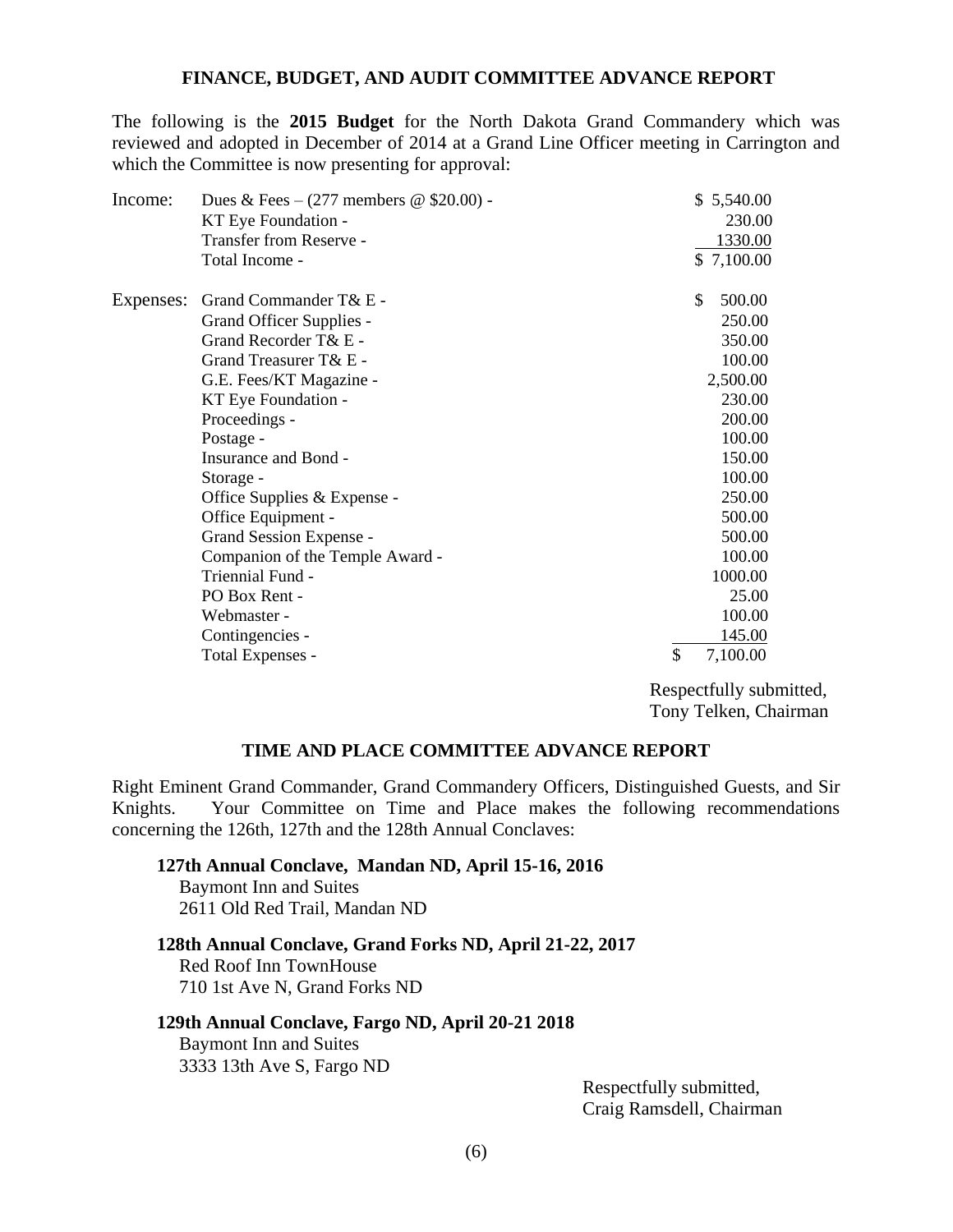## **KNIGHTS TEMPLAR EDUCATIONAL FOUNDATION ADVANCE REPORT**

To the Grand Commander, Officers, and Sir Knights of the Grand Commandery of North Dakota. Three scholarships in the amount of \$1000.00 each were awarded as follows: Kaitlin D. Weigel, Bismarck ND; Meyer P. Bohn, Dickinson ND; and Wyatt E. Telken, Grand Forks ND. The Knights Templar Educational Foundation Committee is commended for their work in judging the scholarship applications. The following is a condensed version of the Educational Committee's Annual Financial Statement and Balance Sheet for the year 2014:

## **Financial Statement**

| Checking Account as of January 1, 2014-                                                                                                                                                   | \$<br>1066.38                            |                                     |
|-------------------------------------------------------------------------------------------------------------------------------------------------------------------------------------------|------------------------------------------|-------------------------------------|
| Receipts:                                                                                                                                                                                 |                                          |                                     |
| Cashed CD for Scholarships -<br>Total Income -                                                                                                                                            | \$4,232.41                               | $+4,232.41$                         |
| Disbursements:                                                                                                                                                                            |                                          |                                     |
| 5% Fee to G.E. Committee for 2013 -<br>Office Rent & Storage -<br>Postage -<br>Three Scholarships Awarded -<br><b>Total Disbursements -</b><br>Checking Account as of December 31, 2014 - | \$<br>1.88<br>200.00<br>71.20<br>3000.00 | $-3,273.08$<br>\$2,025.71           |
| <b>Balance Sheet</b><br>Assets:                                                                                                                                                           |                                          |                                     |
| Funds in Checking Account -<br>Funds in Certificate of Deposit -<br>Furniture and Equipment -<br>Total Assets -                                                                           | \$2,025.71<br>23,368.61<br>400.00        | \$25,794.32                         |
| Liabilities: 5% Fee to G.E. Committee for 2014 -                                                                                                                                          |                                          | \$<br>1.75                          |
| Net Worth:                                                                                                                                                                                |                                          | \$25,792.57                         |
|                                                                                                                                                                                           |                                          | $D_{\alpha\alpha\beta\alpha\delta}$ |

Respectfully submitted, Curtis Stofferahn, Chairman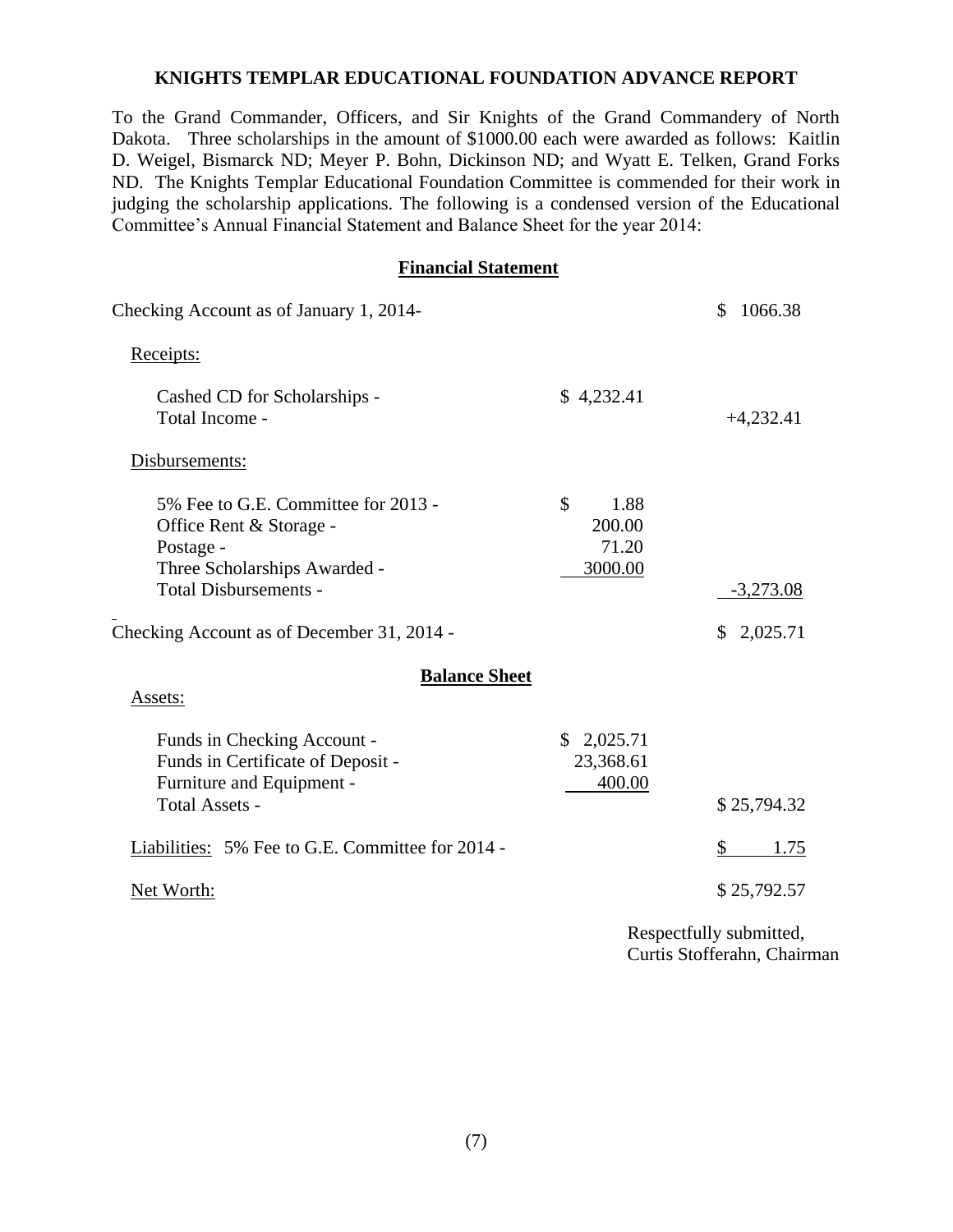## **KNIGHTS TEMPLAR EYE FOUNDATION ADVANCE REPORT**

The  $46<sup>th</sup>$  annual KT Eye Foundation voluntary campaign, according to the May 15, 2014, report (the final report for that campaign) totaled nationally \$1,548,681.01. North Dakota ranked 23rd in per-capita voluntary contributions for the year with an average contribution of \$9.35 per knight. Our total for the campaign was \$2,636.00. This is \$308.00 less than last year. Our state presently has 282 Sir Knights.

Tancred Commandery No. 1 and Temple Commandery No.12 received recognition for contributions of \$23.16 and \$9.11 per member respectively.

The Knights Templar Eye Foundation now directs funds toward research and education. Several important grants in pediatric ophthalmology were made in 2014 – 2015.

Please remember that when you make a contribution, it is important to include the name and number of your Commandery and the State of North Dakota so that proper credit can be given to us.

Contributions may be sent to: Knights Templar Eye Foundation 1033 Long Prairie Road, Suite 5 Flower Mound, Texas 75002-4230

> Fraternally Submitted, Donnald J. Laschkewitsch, Chairman

# **LIFE MEMBERSHIP COMMITTEE ADVANCE REPORT**

Right Eminent Grand Commander, Grand Officers, and Sir Knights of the Grand Commandery of North Dakota.

The Life Membership portfolio value as of May 1, 2014 was \$24,710.05. We used 7% of the portfolio value for the 2014 distribution which is as follows:

| Tancred Commandery #1-       | 15  | 2060.00     | 148.95     |
|------------------------------|-----|-------------|------------|
| Auvergne Commandery #2 -     | 52  | 9395.00     | 679.33     |
| St Aldemar Commandery #3 -   | 17  | 3811.50     | 275.60     |
| St Omer Commandery #6 -      | 3   | 460.00      | 33.26      |
| Temple Commandery #12 -      |     | 120.00      | 8.68       |
| North Dakota Commandery UD - | 60  | 8075.00     | 583.88     |
| Totals -                     | 148 | \$23,921.50 | \$1,729.70 |

Respectfully submitted, Merle Huhner, Chairman Tony Telken Financial Advisor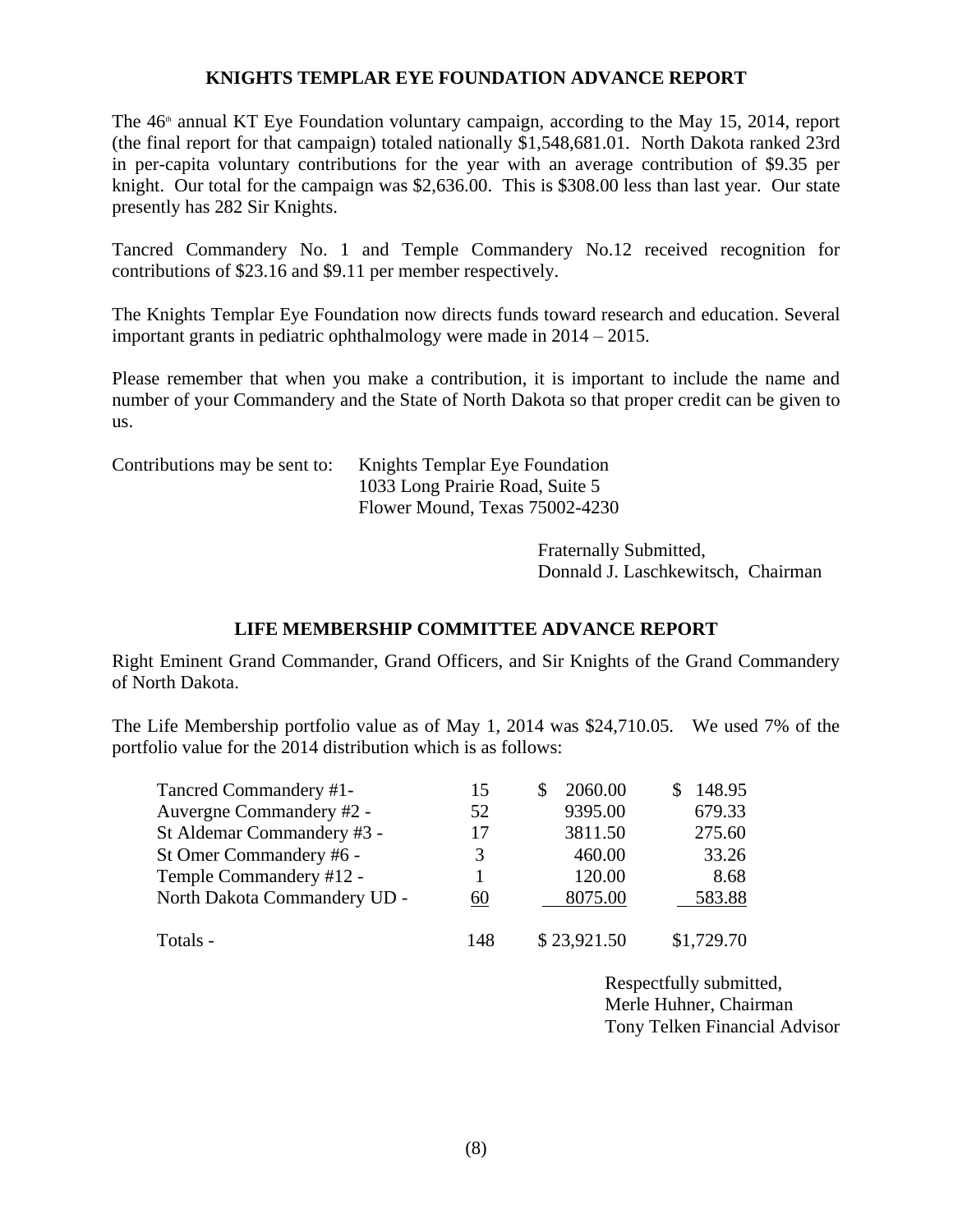## **NECROLOGY COMMITTEE ADVANCE REPORT**

Right Eminent Grand Commander, Grand Officers, Distinguished Guests, and Sir Knights. The Necrology Committee reports the following deaths reported since our last Necrology Report. The following Sir Knights will be memorialized in the Memorial Service to be held Friday morning at our Grand Session:

| Tancred Commandery #1:     | Donald O. Barber                    | 3/24/2013              |
|----------------------------|-------------------------------------|------------------------|
| Auvergne Commandery #2:    | Louis S. VanSlyck<br>Glen G. Symons | 9/26/2014<br>1/17/2015 |
| St. Aldemar Commandery #3: | Miles L. Christianson               | 11/11/2014             |
| ND Commandery UD:          | Eugene E. Frahm                     | 1/11/2015              |
|                            |                                     | Respectfully submi     |

Respectfully submitted, Mark Motis, Chairman

# **HOLY LAND PILGRIMAGE COMMITTEE ADVANCE REPORT**

Right Eminent Grand Commander, Officers, and Sir Knights of the Grand Commandery of North Dakota:

We didn't make much headway last year, but I do believe there is an interest in sending a minster once again on a Pilgrimage. It should be discussed at the Grand Session.

Information on the Holy Land Pilgrimage program, Guidelines for Selection of Ministers and Forms can be found on the Grand Encampment website (www:knightstemplar.org) and click on "Holy land Pilgrimage" at the top of the page .

> Respectfully submitted, John Bridewell, Chairman

# **CONSTITUTION AND BY-LAWS COMMITTEE ADVANCE REPORT**

The North Dakota Grand Commandery Constitution, Statutes, and Regulations were revised and approved in 2003. There have been no problems brought to the Committee's attention since the new Constitution, Statutes, and Regulations were completed.

> Respectfully submitted, Merle L. Huhner, Chairman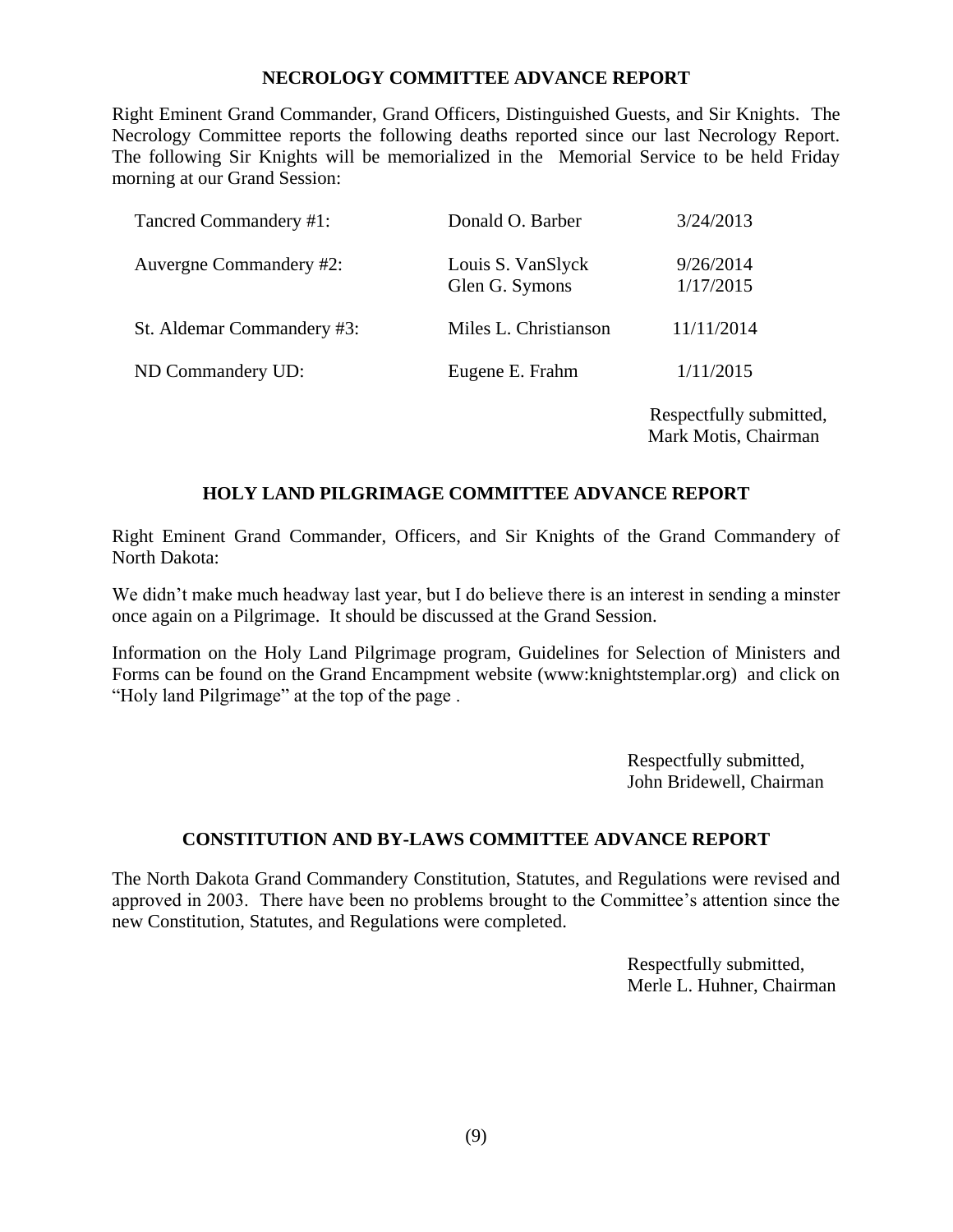## **PRESENTATION OF CHARTER TO ST. MICHAEL COMMANDERY NO. 19**

Right Eminent Grand Commander VanWechel called on the members of the new St. Michael Commandery #19 and presented them their Charter. The following is the text of the Charter:

*WHEREAS, heretofore to-wit, on the eighteenth day of February A.D. 2015, a Dispensation was issued to a sufficient number of Knights Templar for the constituting of a new Commandery of Knights Templar in the city of Tioga, County of Williams, and State of North Dakota, pursuant to the Statutes of the Grand Commandery of Knights Templar of North Dakota.*

*AND WHEREAS, The said Knights have applied for granting of a Charter authorizing them to continue the said organization, with all the rights and privileges of a regularly constituted Commandery.* 

*NOW THEREFORE ACKNOWLEDGING the authority granted unto me, I, Wendel A. VanWechel, the Right Eminent Grand Commander of the Grand Commandery of Knights Templar of North Dakota, do hereby grant a Charter and constitute St. Michael Commandery No. 19 unto the following Sir Knights:*

| Donald G. Akins, Jr.    | Edward F. Bolte    | Rick D. Clemes         | Nicholas Clum        |
|-------------------------|--------------------|------------------------|----------------------|
| Adam E. Fedler          | Alexander J. Grubb | John K. Grubb          | Gregory D. Gunderson |
| Gregory D. Gunderson II | Merle Halvorson    | Rodney Landers         | Brian D. Miles       |
| Jeffrey N. Nelson       | Ronald L. Penfold  | <b>Gerald Raughton</b> | Erling R. Scheldrup  |
| James Stokke            | Tony E. Telken     | Larry Torres, Jr.      | Lowell C. Van Berkom |
| Ray F. Webb             | David E. Witter    |                        |                      |

*I DO HEREBY, authorize, empower, and ordain by this my Sovereign Decree that the elected Sir Knights of St. Michael Commandery No. 19; namely the Commander Adam Fedler, the Generalissimo John Grubb, the Captain General Brian Miles, the Senior Warden Greg "Teddy" Gunderson, the Junior Warden James Stokke and the Recorder/Treasurer Greg Gunderson, have full power to admit members and confer the several Orders of Knight of the Red Cross, Knight of Malta and Knight Templar, in accordance with the lawfully established usages of the Orders of Knighthood. Additional officers to be appointed are the Prelate, the Standard Bearer, the Sword Bearer, the Warder and the Sentinel.* 

*AND FURTHER, The officers and their successors in office, are hereby duly authorized, by and with assistance and consent of the majority of Sir Knights regularly knighted or affiliated by said Commandery, to do and transact all business pertaining to said Commandery, in a manner and form as is or maybe prescribed by the Constitution, Statues and Regulations of the Grand Commandery of North Dakota and to the Constitution, Statutes, Disciplinary Rules, Standing Resolutions, Ceremonies, Forms and Approved Decisions of the Grand Encampment of Knights Templar of the United States of America.*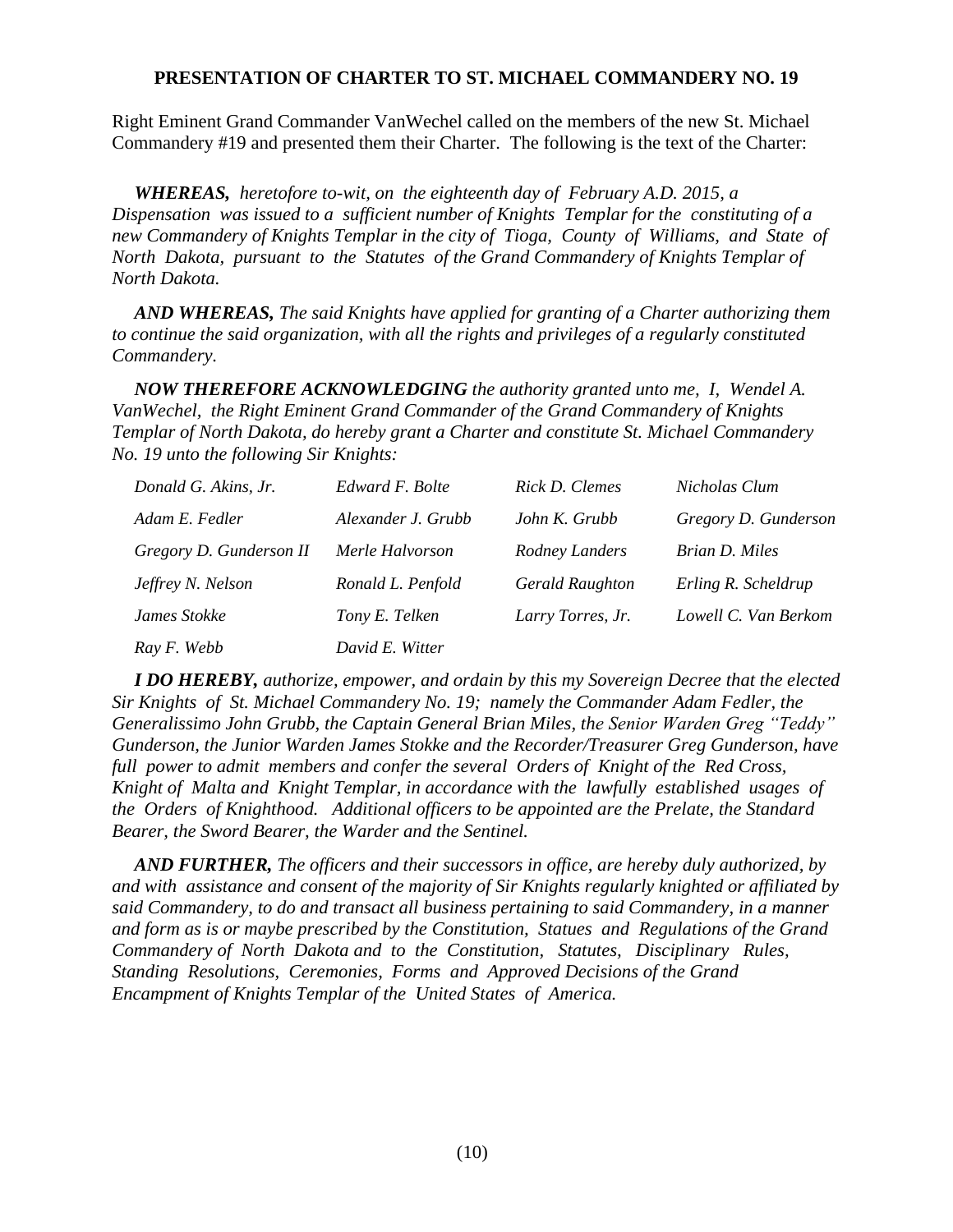## **LONG RANGE PLANNING COMMITTEE ADVANCE REPORT**

Our long range planning is going to need to take into consideration the signs that we see of a resurgence in Freemasonry in North Dakota. In particular, development in the northwest and the needs in the western part of the jurisdiction need to be taken into consideration in our planning.

We have to recognize that throughout North Dakota, the only product the Grands offer to the membership is service. Before we can effectively serve our members, we must know what their needs are. In order to do that, we must communicate! The Cloud Age that we find ourselves in makes communication so much easier, and so much faster for many of our constituency. We just need to get started at sharing information, files, questions, answers; and, once the lines of communication are open, then we can get to the nitty-gritty of effective festival planning and successful fundraisers; shared Orders of the Temple, and all the other ideas we can use to make our Fraternity better.

Adam and his team; Craig and his team; David and his team are all skilled communicators, and there is no reason for us to fail as long as the membership in general supports us.

> Respectfully submitted, Chris Christianson, Chairman

# **PAST COMMANDER'S ASSOCIATION REPORT**

On behalf of the Past Commanders Association (PCA), Sir Knight Kvasager reported that they had eight new members. The PCA recommends that that the Grand Commandery of North Dakota endeavor to wear jewels in compliance with guidelines – i.e., dispense with the neck cords and return to the pinned jewels. To that end, he has most of what he needs on hand to convert the jewels back to a compliant form. This recommendation was unanimous from the PCA. Sir Knight Kvasager moved, and Sir Knight Ramsdell seconded the acceptance of the report. **Motion** c**arried**

# **HONORARY MEMBERSHIP CERTIFICATE GIVEN**

Grand Commander VanWechel gave North Dakota Grand Commandery Honorary Membership Certificates to:

- Jeff Bolstad, Lewiston MT, Past Grand Commander of the Grand Commandery of Montana.
- Bruce Crisman, Rapid City SD, Grand Warder of the Grand Commandery of South Dakota.
- Jon Gonsor, Pierre SD, Grand Captain General of the Grand Commandery of South Dakota.
- Richard McBride, Vermillion SD, Grand Commandery of the Grand Commandery of South Dakota.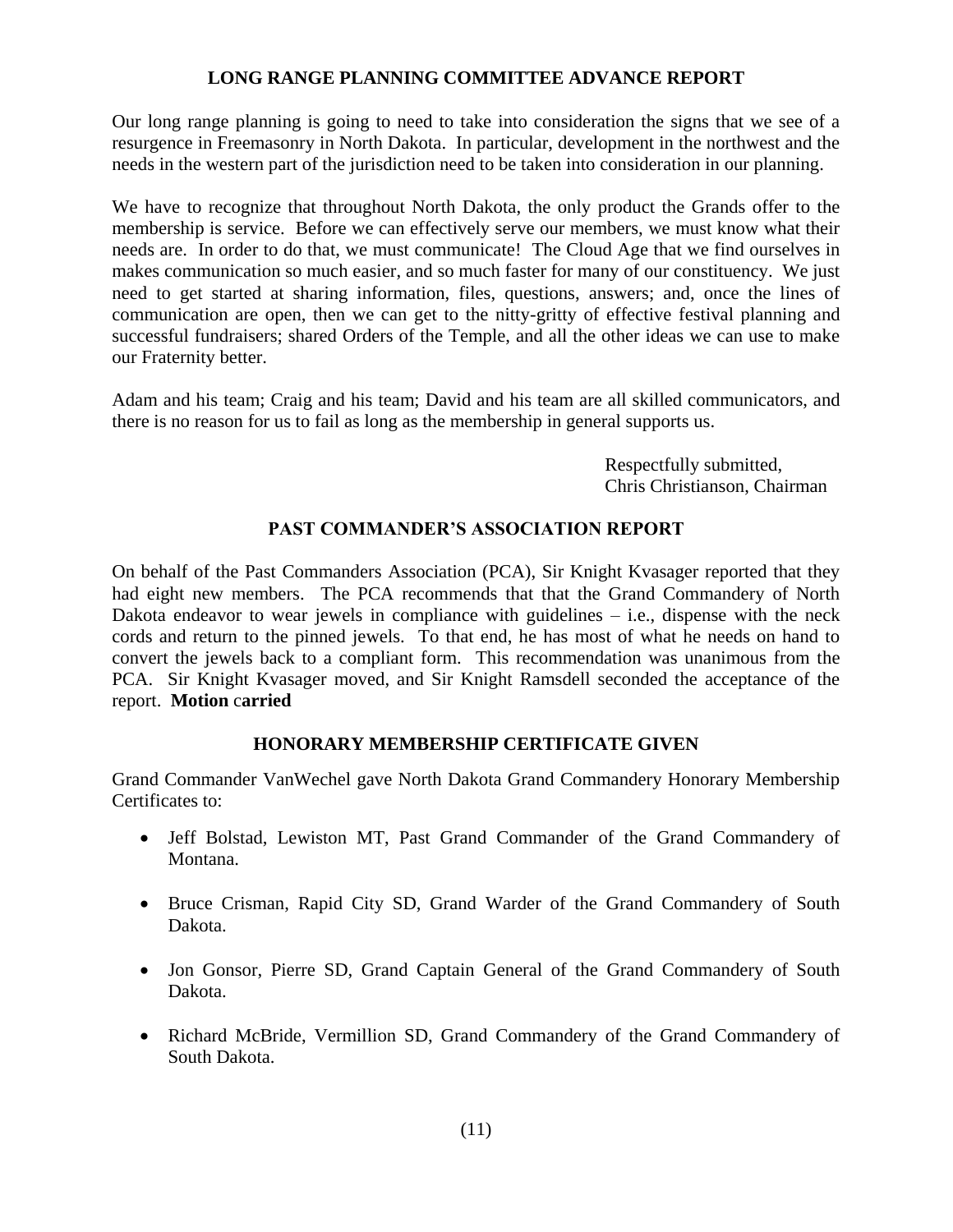## **RESOLUTIONS COMMITTEE REPORT**

Grand Officers, Companions, and Sir Knights, this Committee respectfully presents the following Resolutions for your approval:

BE IT HERBY RESOLVED, the Grand York Rite Bodies of North Dakota wish to express sincere appreciation and thanks to the officers of the Grand Chapter Royal Arch Masons, the Grand Council Cryptic Rite Masons and the Grand Commandery Knights Templar for the excellent 2015 sessions.

BE IT FURTHER RESOLVED that we express our sincere appreciation for the interest shown by the many sojourning guests. We thank you for your presence and eloquent remarks. We wish you a safe trip home.

BE IT FURTHER RESOLVED that we extend our gratitude to the management and staff of the Gladstone Inn, Jamestown North Dakota, for the cooperation and courtesies extended by the Convention Staff. Your attention to our every need is graciously appreciated.

BE IT FURTHER RESOLVED to the heads of the Grand Bodies and their committee members for well-planned Sessions and for the hospitalities and courtesies extended to all in attendance.

BE IT FURTHER RESOLVED that we thank all York Rite Brethren and especially the Ladies who attended and had a part in this Session. You made this a most pleasant gathering and a meaningful moment in York Rite Masonry.

> Respectfully and fraternally submitted, Ronald L. Penfold, Chairman

It was moved by Sir Knight Penfold and seconded by Sir Knight Kvasager that the Resolutions be approved. **Motion carried.**

## **CREDENTIALS COMMITTEE REPORT**

Right Eminent Grand Commander, the following is the report of the Credentials Committee:

| Grand Officers present -           |    |
|------------------------------------|----|
| Commanderies represented -         | 5  |
| ND Past Grand Commanders present - | 9  |
| ND Grand representatives present - | 20 |
| Distinguished guests present -     | 12 |
| ND Commandery members registered - | 29 |
| Total registered -                 | 41 |

Respectfully submitted, Chris Christianson, Grand Recorder Pro-tem

It was moved by Sir Knight Ohrt and seconded by Sir Knight Hansen that the Credentials Committee Report be approved. **Motion carried.**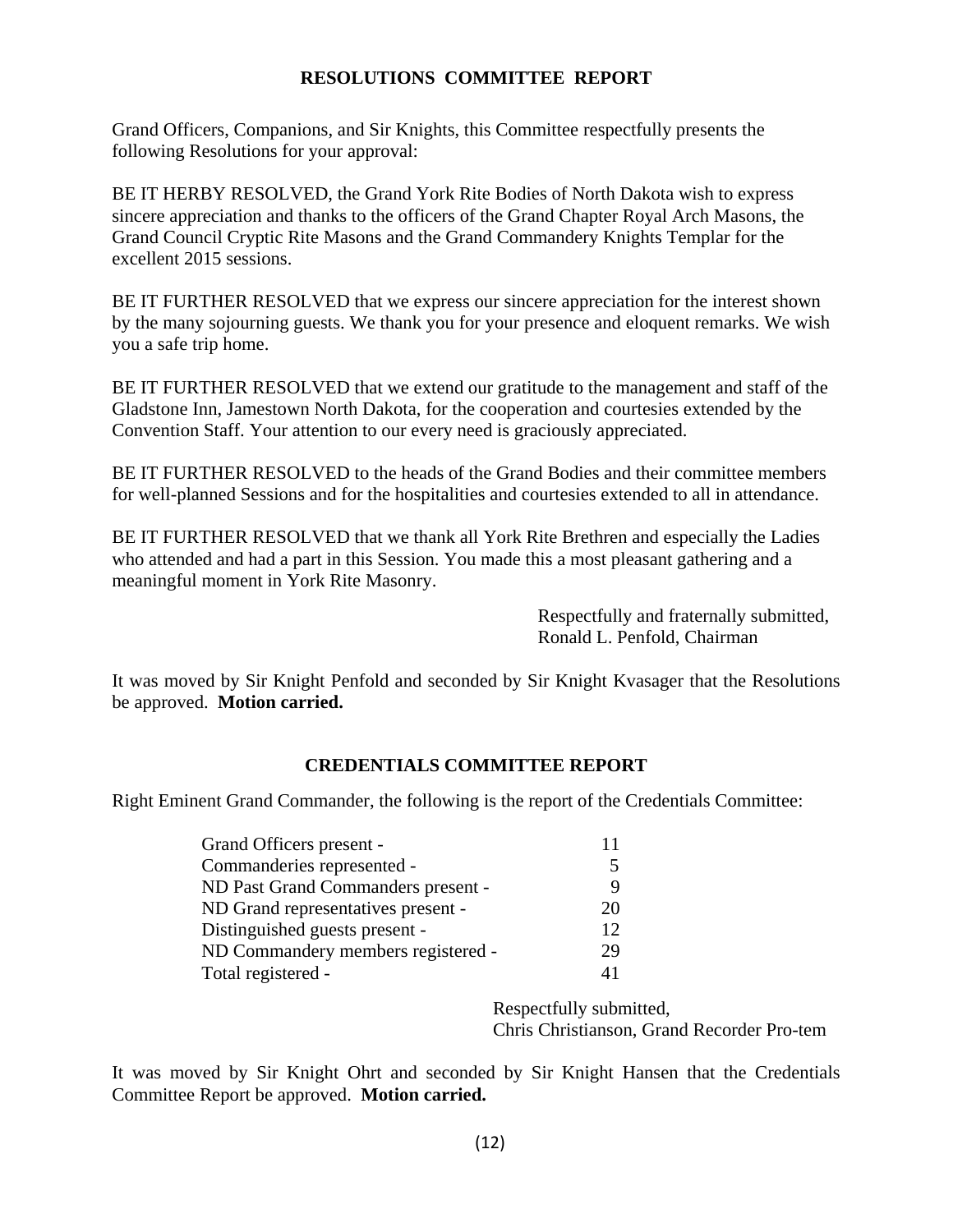## **GRAND COMMANDER'S BIOGRAPHY**



 **Wendel A. VanWechel** 

Wendel was born in Grand Forks and was raised on a farm east of Mayville. He graduated from Mayville High School in 1970 and attended Mayville State College until 1973. Wendel began farming in 1973 and is still farming today. Wendel married Ruth Hemmingsen in 1974 and they have three sons, three daughters in law, and four grandsons.

Wendel was raised a Master Mason in Goose River Lodge #19 in 2001. He joined the Scottish Rite and Kem Shrine the same year. Wendel was elected Worshipful Master of Goose River Lodge #19 and served his Lodge in 2005-2006. He was elected Secretary of his Lodge in 2006. In 2008 Wendel joined the York Rite and has served as the head of the three Grand Forks York Rite bodies. In 2009 he was elected to the Foundation Committee of the Grand Lodge of North Dakota.

Wendel was elected Junior Grand Warden of the Grand Lodge of North Dakota in 2010 and served his Grand Lodge as Grand Master in 2013-2014. In 2011 he was honored to receive the KCCH in the Scottish Rite. Wendel is the Sovereign Master of Red River Council #193 of the Allied Masonic Degrees. He is also a member of several others of the York Rite invitational bodies. This year Wendel is serving as the RE Grand King of the Grand Chapter and the RI Grand Principal Conductor of the Work of the Grand Council. As immediate Past Grand Master, he serves on the Policy and General Purposes Committee of the Grand Lodge, AF&AM of North Dakota. This year Wendel was again elected Secretary of Goose River Lodge #19.

## **GRAND COMMANDER'S ADDRESS**

Most Worshipful Grand Master, Right Eminent Past Grand Commanders, Grand Commandery Officers, Distinguished Guests, and Sir Knights: It is an honor and a pleasure to welcome you to Jamestown, North Dakota and to the 126<sup>th</sup> Annual Conclave of the Grand Commandery Knights Templar of North Dakota. I hope your stay here has been a pleasant one, and that you were able to meet old friends and make a few new ones.

York Rite Masonry in North Dakota is alive and well. With the Growth in Blue Lodge Masonry in North Dakota, there is also growth and excitement in York Rite Masonry in all four corners of the state. And to establish a new Commandery this year is awesome news! I have had the pleasure of attending degree and order conferral in Commandery #'s 1, 2, and 3 this year. The degrees and orders are done well and they are well received by our new companions/sir knights. The new Companions and Sir Knights are joining the York Rite to receive further light in Masonry. Our new companions aren't just new Masons either. We are also seeing some older Masons enter our ranks. Many of them are ready to receive more than the Blue Lodge and Shrine have to offer. We must take advantage of this trend and tell our story at Lodge and Shrine meetings. I have done it at my Lodge and it works! I challenge all of you to go to Lodge and tell the story of the York Rite. I look forward to the challenges that face us. Hopefully we can continue to grow the York Rite in North Dakota.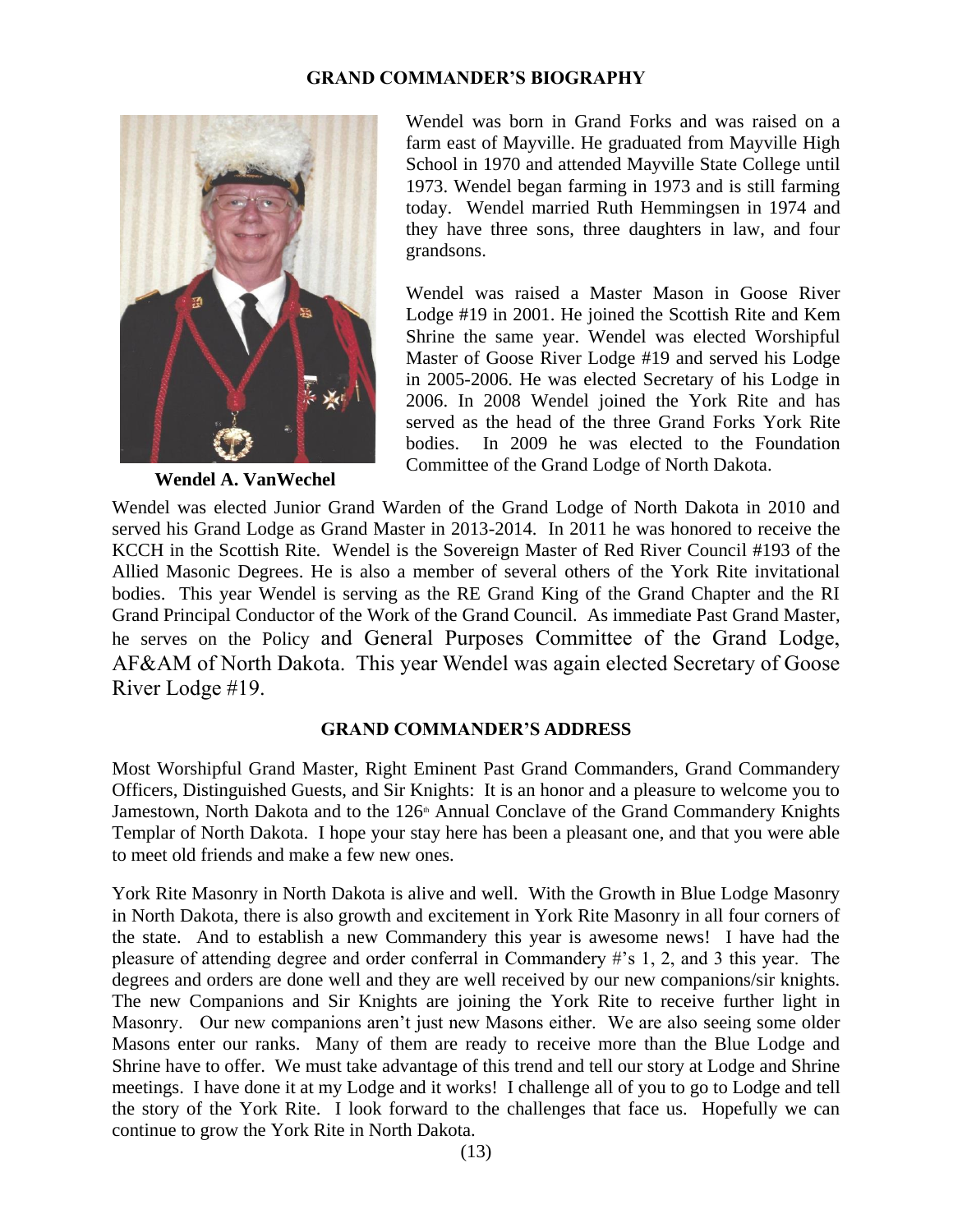## **GRAND COMMANDER'S ADDRESS (continued)**

Thank you for the honor of serving as your Grand Commander and I wish SK Craig and the rest of the Grand Commandery officers all the best next year. I would like to thank SK Merle for all of his hard work through the years. He is the glue that holds this organization together. Thanks also to the Past Grand Commanders and others who have helped and advised me this year and in the past. Your help is greatly appreciated.

Once again, thank you all for attending this  $126<sup>th</sup>$  Annual Conclave of the Grand Commandery Knights Templar in North Dakota. I wish you safe travels, always. Take care!

> Respectfully Submitted, *Wendel A. VanWechel* Grand Commander

It was moved that the Grand Commander's Address be approved and published in the 2015 Annual Proceedings. Motion was seconded with a round of applause. **Motion carried.** 

# **DISCUSSION REGARDING ATTENDANCE AT THE 66TH TRIENNIAL CONCLAVE**

In order to assist North Dakota members to attend the Triennial, thereby supporting Sir Knights Nelson and Kvasager, of whom we are very proud, the Grand Commandery will work on a program to provide some monetary support. It will only be a few hundred dollars for each of several members – but it will be something.

We have been budgeting some funds for this purpose as Sir Knight Nelson has worked his way through the Grand Encampment line, and hope that it will be sufficient to encourage a few more members to be present.

Respectfully, Chris Christianson

## **ELECTION OF GRAND OFFICERS FOR 2015-2016**

Grand Commander VanWechel called for nominations for officers of the North Dakota Grand Commandery for 2015-2016. The following were nominated:

> Right Eminent Grand Commander - Craig A. Ramsdell (2) Very Eminent Deputy Grand Commander - Stanley H. Whicker (3) Eminent Grand Generalissimo - Michael R. Bakken (3) Eminent Grand Captain General - Ronald L. Penfold (1) Eminent Grand Senior Warden - Fred G. Larson (1) Eminent Grand Junior Warden - George H. Vettel (2) Eminent Grand Treasurer - Merle L. Huhner (2) Eminent Grand Recorder - Chris Christianson (2)

Grand Commander VanWechel called for additional nominations. There being none, all officers nominated were elected unanimously and accepted their offices for the coming year.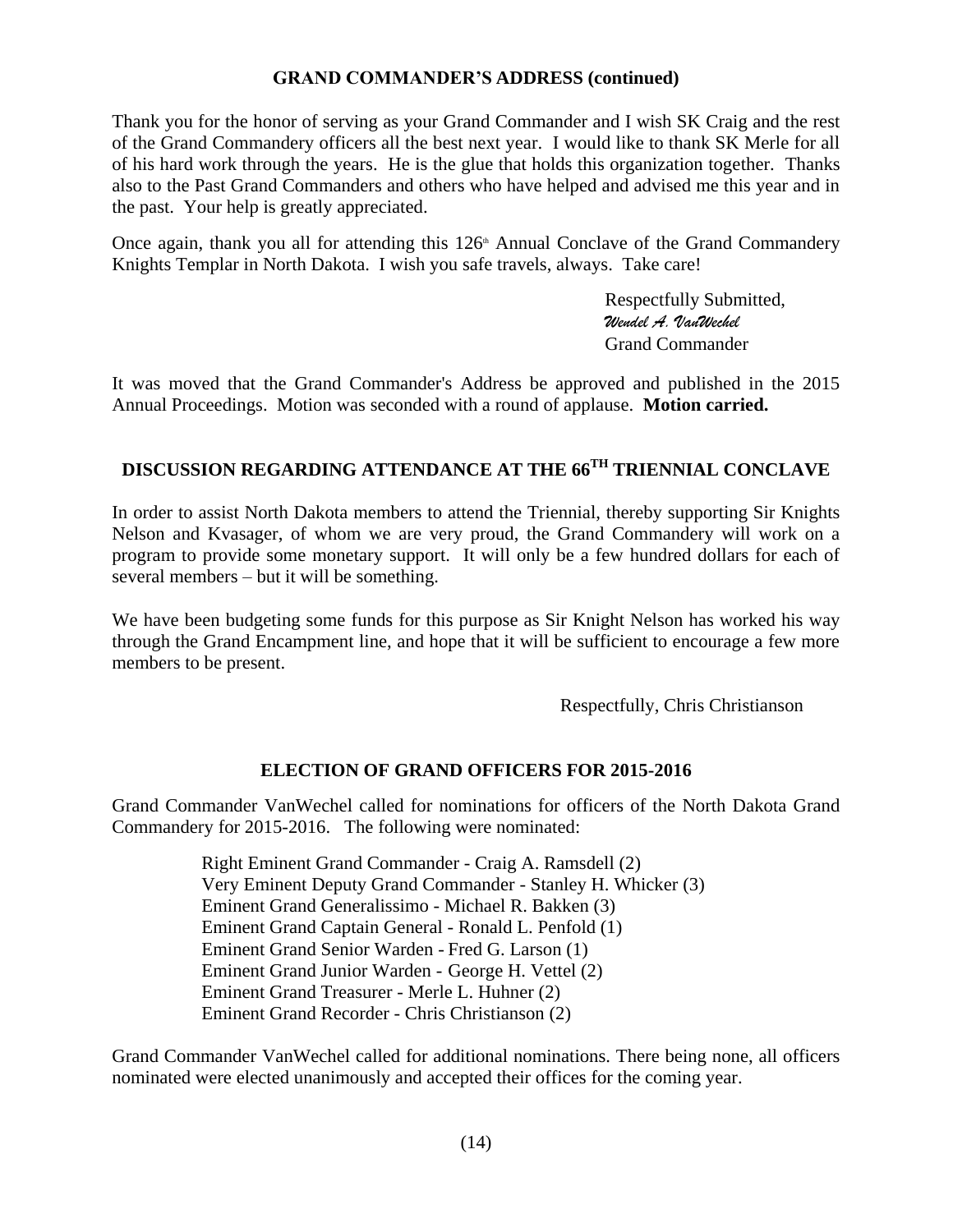## **APPOINTMENT OF GRAND OFFICERS FOR 2015-2016**

Grand Commander-Elect Craig Ramsdell then made the following appointments of Grand Officers for the coming year:

> Eminent Grand Prelate - H. Allen Ohrt (2) Eminent Grand Standard Bearer - David Bickel (1) Eminent Grand Sword Bearer - Adam E. Fedler (1) Eminent Grand Warder - Timothy Ramsdell (2) Eminent Grand Sentinel - John K. Grubb (19)

It was unanimously agreed to give immediate past Grand Recorder Merle L. Huhner "Emeritus" status. There was a rousing acclamation to honor his past service.

# **TEMPLAR JURISPRUDENCE COMMITTEE REPORT**

Right Eminent Grand Commander, Wendel VanWechel, Grand Commandery Officers, Distinguished Guests and Sir Knights. Your Templar Jurisprudence Committee wishes to commend you on a very well run and enjoyable conclave. You have represented us well.

We have reviewed your reports and examined the actions of the 126<sup>rd</sup> Annual Conclave and find then all in order, according to the Grand Encampment and the North Dakota Grand Commandery Constitution and By-Laws.

We have also reviewed the reports of Eminent Grand Treasurer, Chris A. Christianson, and Eminent Grand Recorder, Merle L. Huhner, and find them to be in order. Thank you both for serving us well.

We also wish to offer special congratulations to our own Sir Knight Jeffrey N. Nelson presently serving as Right Eminent Grand Generalissimo of the Grand Encampment of Knights Templar of the United States of America.

> Respectfully submitted, Donald J. Laschkewitsch, Chairman

It was moved by Sir Knight Laschkewitsch and seconded by Sir Knight Penfold that the Templar Jurisprudence Committee Report be approved. **Motion carried.**

*A record of the remarks by North Central Department Commander Lauren Handeland and David Bickel, the Grand Master of the Grand Masonic Lodge of North Dakota, A.F.& A.M. are not available for inclusion in the Proceedings.*

# **CLOSING**

There being no further work on the Trestleboard, Grand Commander VanWechel declared the 126th Annual Conclave of the Grand Commandery of Knights Templar of North Dakota in recess until the Grand Session in 2016.



Wendel A. VanWechel, Grand Commander

Attest: Chris Christianson, Grand Recorder

(15)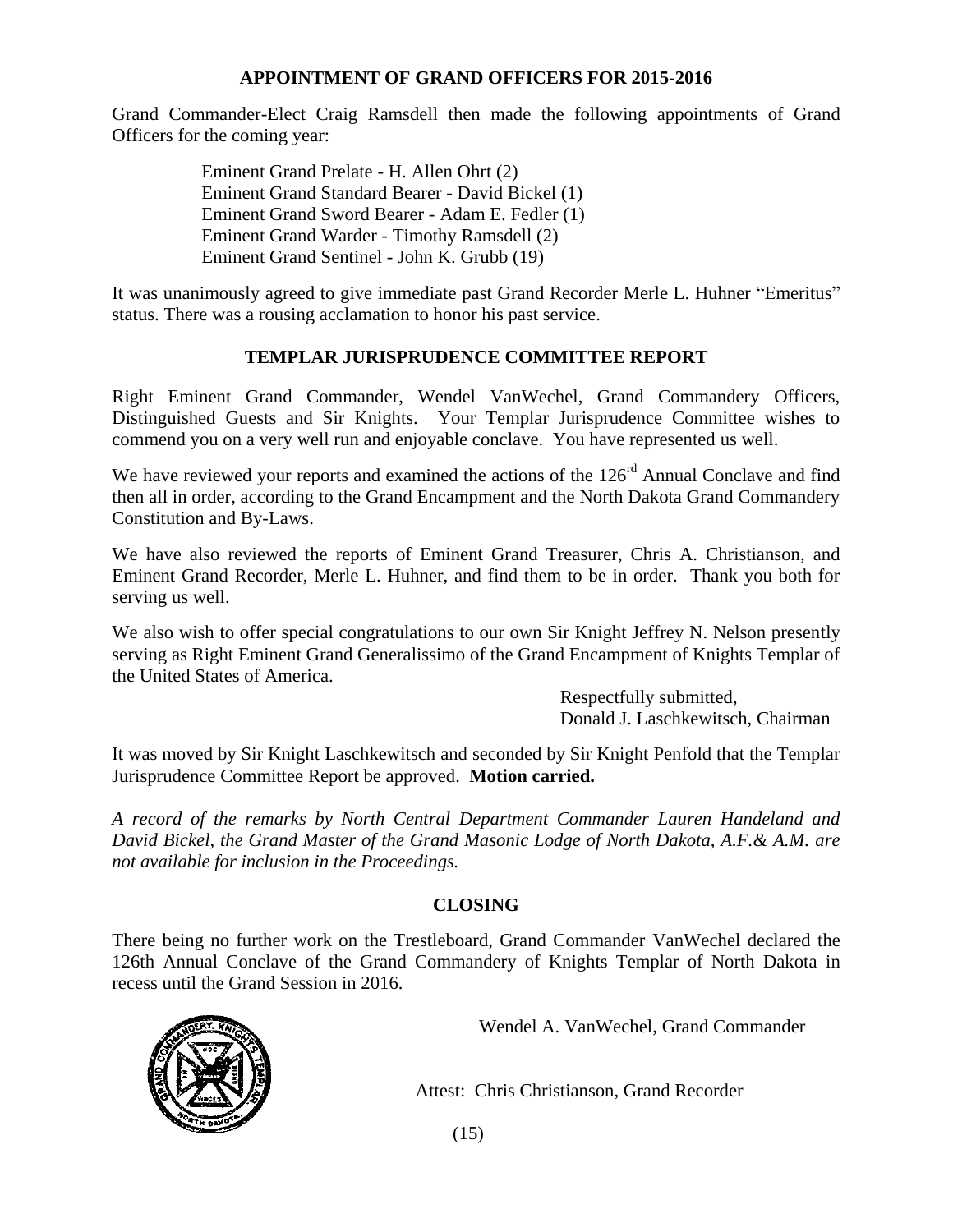## **2015-2016 GRAND COMMANDERY OFFICERS**



Pictured above are the 2015-2016 officers of the North Dakota Grand Commandery. Front row (left to right): Grand Junior Warden George H. Vettel, Grand Generalissimo Michael R. Bakken, Grand Commander Craig A. Ramsdell, Deputy Grand Commander Stanley H. Whicker, Grand Captain General Ronald L. Penfold. Back row: Grand Sentinel John K. Grubb, Grand Sword Bearer Adam E. Fedler, Grand Standard Bearer David Bickel, Grand Prelate H. Allen Ohrt, and Grand Recorder Chris Christianson.

# **AWARD PRESENTATION AT GRAND BANQUET**

The 2014 "Knights Templar Cross of Honor" award was presented to Adam A. Fedler, Tioga ND. The award states*,* 

*"I nominate Sir Knight Adam E. Fedler, a Sir Knight who from day one has been an individual that believes in the teaching of Masonry and especially the Commandery. He has proven his ability to be a leader in the community and demonstrated this leadership in the Blue Lodge and in Tancred Commandery. Because of SK Adam's drive to get a Commandery in his small town, he made it happen. SK Adam's excitement was passed on to the Masons that he was in contact with and if all Commanderies had a few Sir Knights like Adam we would not be worried about membership and attendance."*

> *SK Peter Woodrow, Commander Tancred Commandery #1*

Subsequent to the Letter of Dispensation granted to St. Michael Commandery on February 18, 2015 Sir Knight Fedler was elected Commander of St. Michael Commandery, U.D.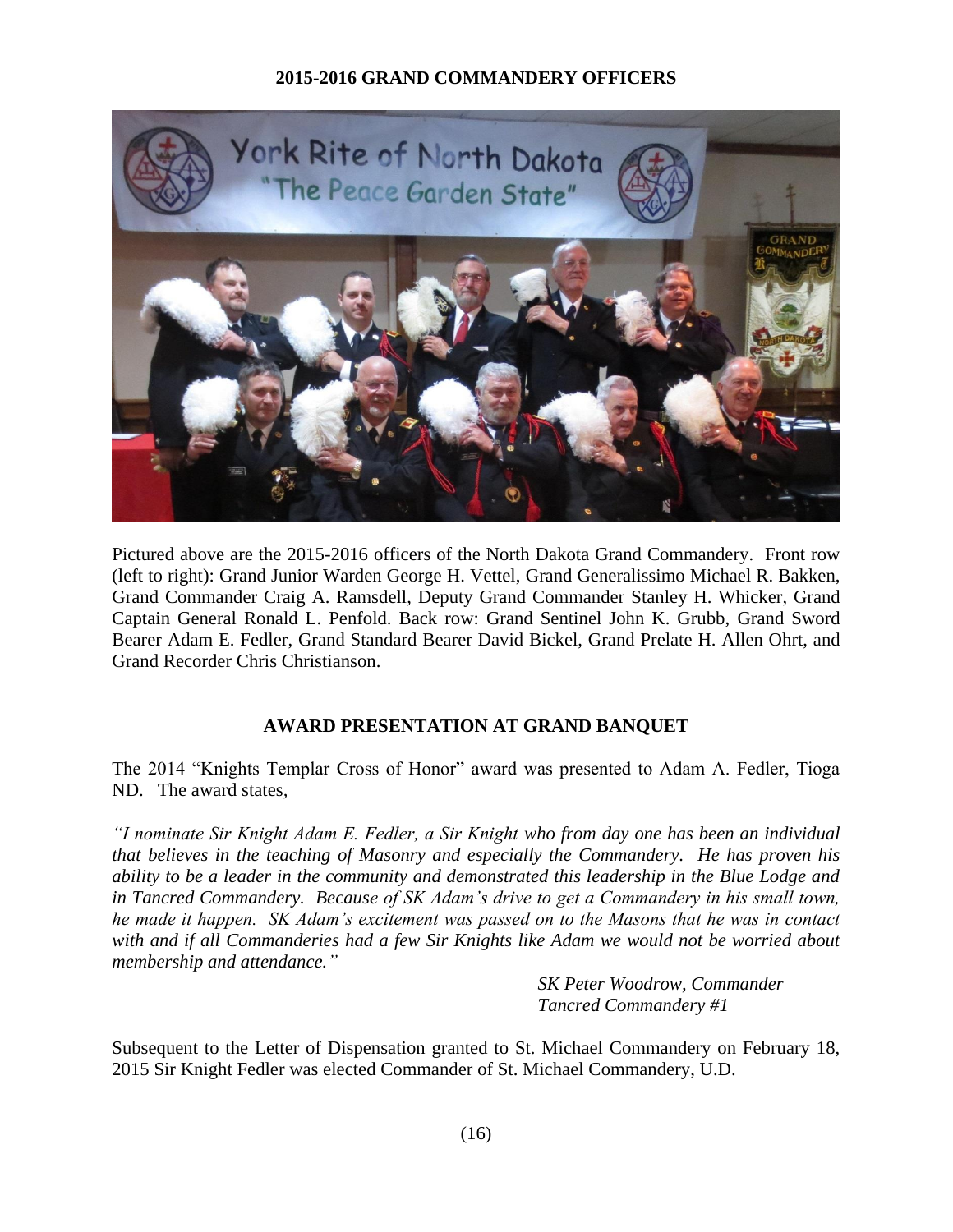### **APPENDIX**

#### **CONSTITUENT COMMANDERS AND RECORDERS – 2015:**

# **Commandery City**

St Omer #6 Merle L. Huhner Grafton PO Box 9544

 $4<sup>th</sup>$  Thursday

#### **Meeting Night Eminent Commander Recorder**

Tancred #1 **Peter A.U. Woodrow** Donavan J. Eck Mandan 2716 Domino Dr 316 E Capitol Ave 3rd Thursday Bismarck ND 58503 Bismarck ND 58501

Auvergne #2 Timothy Ramsdell Merle L. Huhner Fargo 915 32<sup>nd</sup> Ave S Apt 106 PO Box 9544<br>1st & 3rd Tuesdays Moorhead MN 56560 Fargo ND 581 1st & 3rd Tuesdays Moorhead MN 56560 Fargo ND 58106-9544

St Aldemar #3 Gerald G. Payne Lon W. Kvasager<br>
Grand Forks 332 6<sup>th</sup> St PO Box 13674 Grand Forks  $3326^{\text{th}}$  St  $PQ$  Box 13674

North Dakota, U.D. Craig A. Ramsdell Chris Christianson<br>
Fargo 224 9<sup>th</sup> Ave N 2614 South Bay Dr Fargo 924 9<sup>th</sup> Ave N 2614 South Bay Dr

1st & 3rd Mondays Emerado ND 58228 Grand Forks ND 58208

2nd & 4th Thursdays Fargo ND 58106-9544

Temple #12 Nathaniel E. Knudson Dickinson 1601 Towne Crossing Blvd #1312 4th Tuesday Mansfield TX 76063-8924

St. Michael #19 **Adam E. Fedler** Gregory Gunderson Tioga PO Box 876 320 McTouish Ave Tioga ND 58852 White Earth ND 58794

Moorhead MN 56560 Fargo ND 58106-9544

#### **AWARDS:**

2004 - Mary Christianson Charles P. Beeber Colleen Carmichael John B. Bridewell Fran Laschkewitsch Neill C Burnett 2005 - Phyllis Ohrt Chris Christianson Sharon Vreugdenhil Raymond E. Dunham 2006 - Donna Knudson Loren G. Eikanas 2007 - Linda Beeber Richard D. Hansen Alice Burnett **Merle L. Huhner** Merle L. Huhner 2008 - Lisa Hay Lon W. Kvasager 2009 - Rita Acker Jeffrey N. Nelson 2010 - Renae Bridewell Bob G. Noblin 2011 - Elaine Hansen H. Allen Ohrt

#### **COMPANIONS OF THE TEMPLE KNIGHT COMMANDERS OF THE TEMPLE**

Charles I. Ottem Dale V. Sandstrom Tony E. Telken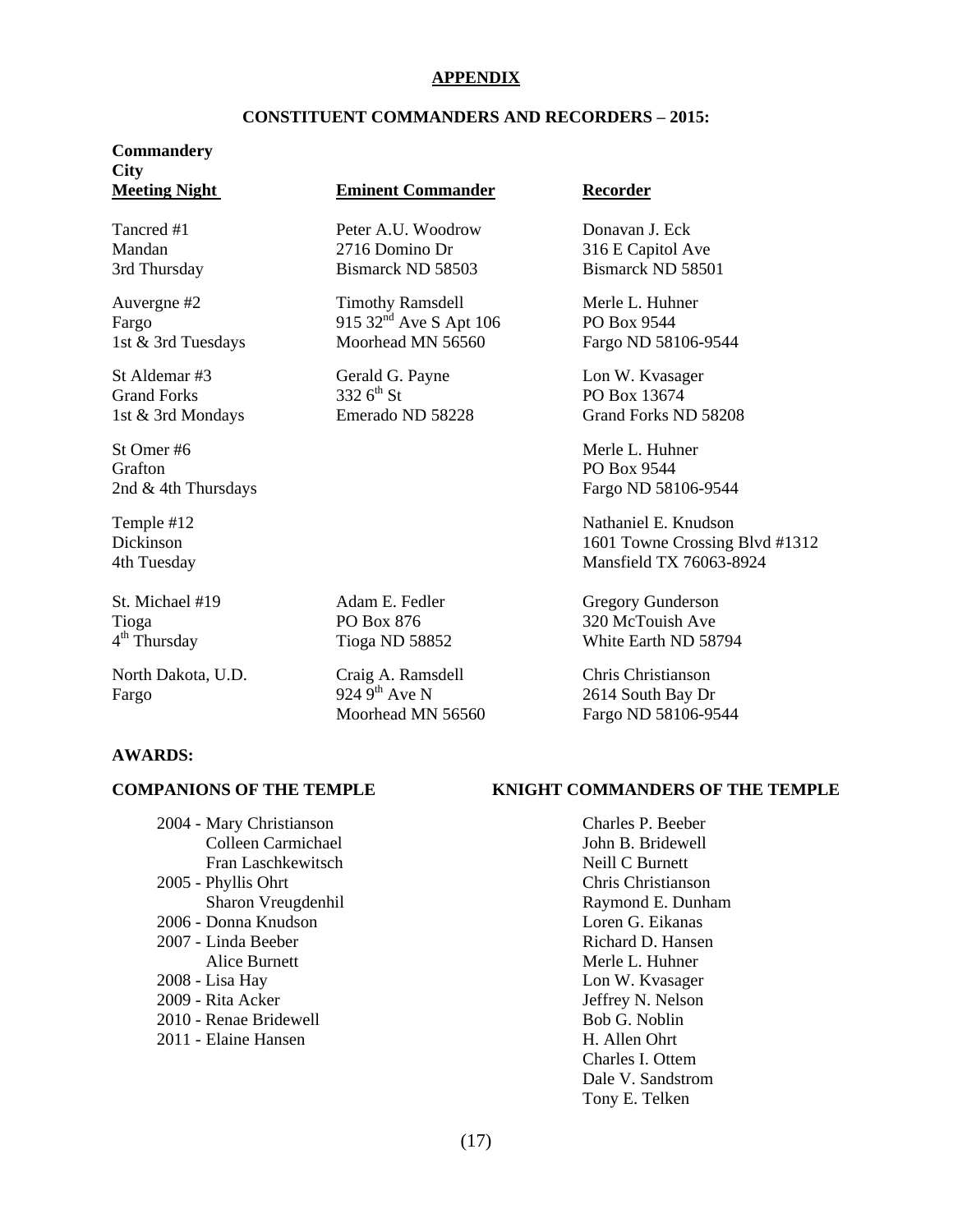# **NORTH DAKOTA RECIPIENTS OF THE KNIGHTS TEMPLAR CROSS OF HONOR:**

\* - Deceased; # - Suspended

| 1966 - * Clifford E. Roth (16)       |
|--------------------------------------|
| 1967 - * Oscar L. Larson (2)         |
| 1968 - * Peter S. Hichuk (2)         |
| 1969 - * Guy F. Muir (4)             |
| 1970 - * James F. Ulmer (1)          |
| 1971 - * Arthur V. Duvall (9)        |
| 1972 - * Edward Olstad (2)           |
| 1973 - * Harry T. Monson (3)         |
| 1974 - * Leo D. Osman (2)            |
| 1975 - * Fred Falstad (16)           |
| 1976 - * Clayton S. Christianson (2) |
| 1977 - * Jess Stabenow (4)           |
| 1978 - * John C. Gould (1)           |
| 1979 - * James C. Stark (1)          |
| 1980 - * Osmund Olson (3)            |
| 1981 - Raymond E. Dunham (3)         |
| 1982 - # Garylle B. Stewart (2)      |
| 1983 - * Theodore E. Welk (1)        |
| 1984 - * Robert Vennes (16)          |
| 1985 - * Charles H. Peterson (3)     |
| 1986 - H. Allen Ohrt (2)             |
| 1987 - * Gerald J. Kettleson (1)     |
| 1988 - * James H. Pfau (2)           |
| 1989 - * James H. Erickson (3)       |

1990 -  $*$  Kenneth D. Highet (2) 1991 - \* Norman R. Byers (2) 1992 - \* Adam Brehm (2) 1993 -  $*$  Virgil W. Carmichael (1) 1994 -  $*$  Adwolt Scott (4) 1995 - Bob G. Noblin (3) 1996 -  $*$  Arden N. Grundvig (3) 1998 - \* Clark Ormiston (4) 1999 - Ross Mushik (1)  $2000 - * Donald O. Johnson (2)$ 2001 - Boyd K. Gilchrist (1)<br>2002 - Lon W. Kvasager (3) 2002 - Lon W. Kvasager (3)<br>2003 - John B. Bridewell (3) John B. Bridewell (3) 2004 - Tony E. Telken (3) 2005 - **Kick D. Clemes (12)** 2006 - Curtis W. Stofferahn (3) 2007 - Cory R. Lien (3)  $2008 -$  Fred G. Stewart (3) 2009 - Craig A. Ramsdell (2) 2010 - Stanley H. Whicker (3)  $2011$  - Raymond M. Hornung  $(2)$  $2012$  - Ronald L. Penfold  $(1)$  $2013$  - Ronald A. Cooper (3)

(3) 2014 - Adam E. Fedler (19)

## **LIVING PAST GRAND COMMANDERS**

\* - Honorary; # - Suspended

| 1971 | (9)  |
|------|------|
| 1979 | (1)  |
| 1987 | (1)  |
| 1992 | (2)  |
| 1993 | (1)  |
| 1996 | (2)  |
| 1998 | (1)  |
| 1999 | (2)  |
| 2000 | (1)  |
| 2001 | (1)  |
| 2004 | (1)  |
| 2005 | (2)  |
| 2006 | (12) |
| 2007 | (1)  |
| 2009 | (3)  |
| 2010 | (3)  |
| 2011 | (1)  |
| 2012 | (3)  |
| 2013 | (2)  |
| 2014 | (3)  |
| 2015 | (3)  |
|      |      |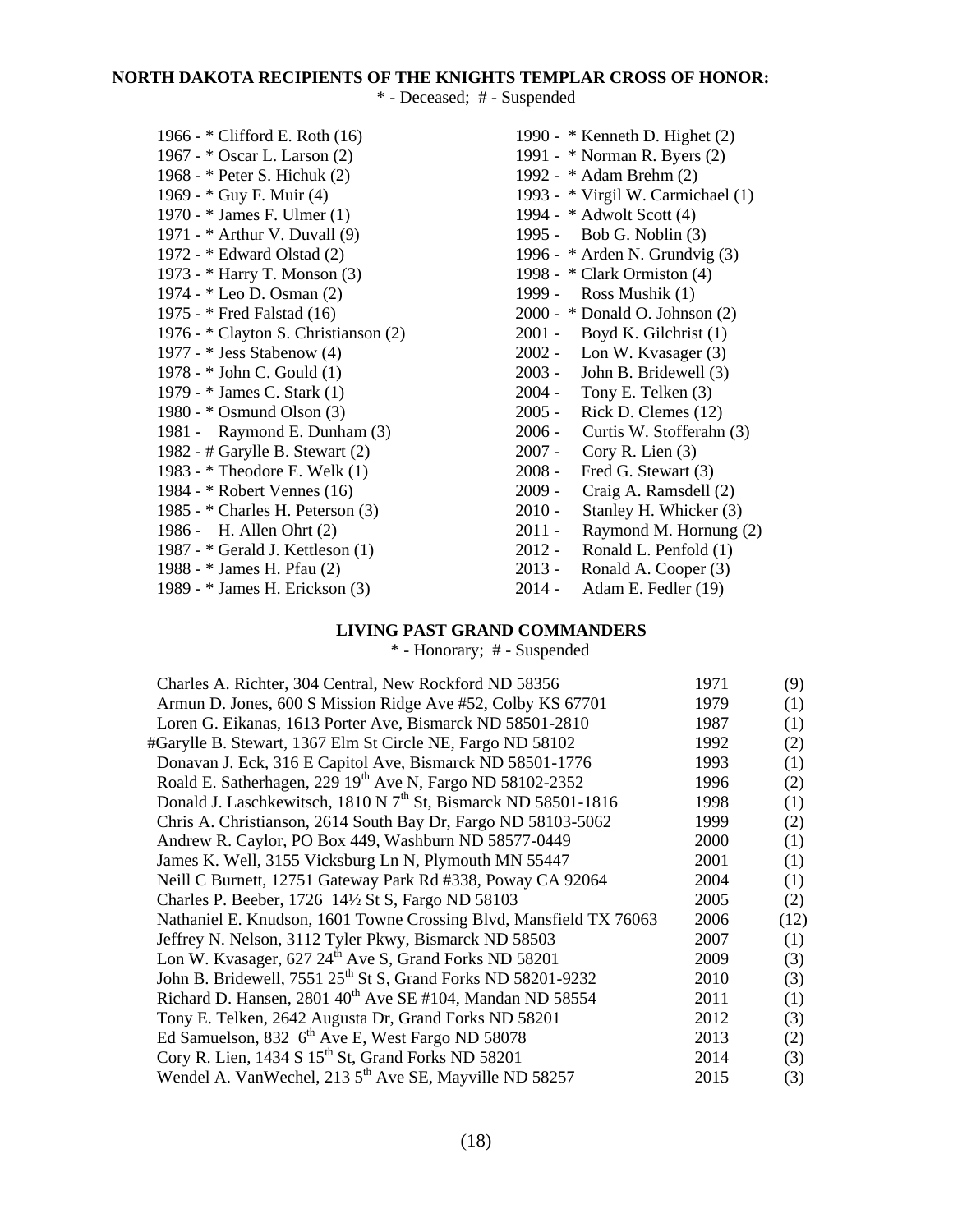#### **DECEASED PAST GRAND COMMANDERS**

1890 - Leonard A. Rose (2) 1891 - David M. Holmes (3) 1892 - Robert E. Wallace (4) 1893 - Roswell W. Knowlton (2) 1894 - Joseph Hare (1) 1895 - Clarence A. Hale (3) \* Carroll J. Atkins 1896 - William T. Perkins (1) 1897 - John D. Black (5) 1898 - Theodore F. Branch (4) 1899 - John Holmes (5) 1900 - Clark W. Kelley (7) 1901 - Almond L. Woods (3) 1902 - Thomas Baker, Jr. (2) 1903 - Robert M. Carothers (3) 1904 - George H. Phelps (10) 1905 - Frank H. Sprague (6) 1906 - Harry S. Oliver (8) 1907 - Hermann Winterer (5) 1908 - Herbert E. White (4) 1909 - DeWitt C. Moore (6) 1910 - Andrew J. Stade (7) 1911 - William Spriggs (3) 1912 - Sylvester J. Hill (2) 1913 - Andrew Ekern (5) 1914 - John W. Carroll (8) 1915 - George M. Pike (9) 1916 - Frank White (5) 1917 - Herbert G. Proctor (4) 1918 - Granville W. Wolbert (16) 1919 - William D. Henry (11) 1920 - Wilson L. Richards (12) 1921 - John H. Fraine (6) 1922 - Ernest C. Eddy (2) 1923 - Allan V. Haig (7) 1924 - Otto Bauer (15) 1925 - John H.G. Turner (13) 1926 - George H. Russ, Jr. (1) 1927 - Archibald D. McCannel (10) 1928 - George H. Olmsted (3) 1929 - Alfred Steel (4) 1930 - Henry H. Wilson (9) 1931 - Theodore S. Henry (5) 1932 - LaRoy Baird (12) 1933 - Walter L. Stockwell (6) 1934 - Blanding Fisher (7) 1935 - Chester A. Butler (8) 1936 - John A. Graham (1) 1937 - Louis F. Smith (15) 1938 - Adolph E. Ertresvaag 1939 - Frederick J. Cummens (10) 1940 - George A. Johnson (2) Clarence B. Little (1) Honorary 1941 - Claude A. Henderson (4) 1942 - Paul B. Griffith (3) 1943 - Rilie R. Morgan (6)

1944 - Mont E. Biggs (9) 1945 - Alfred A. Henderson (15) 1946 - Charles O. Harding (16) 1947 - Elmer Larson (13) 1948 - James M. Thornton (10) 1949 - Ralph L. Miller (2) 1950 - Russell D. Joos (4) 1951 - Harry Tisdale (3) 1952 - Fred H. Goldstone (6) 1953 - Andres C. Gunvaldson (9) 1954 - Herman E. Fowler (1) 1955 - Roland M. Gross (16) 1956 - Roger A. Bond (13) 1957 - Anton Miles Wold (7) 1958 - Severt B. Gullickson (8) 1959 - Gailen H. Frosaker (10) 1960 - Joseph A. Jameson (2) 1961 - C. Eugene Dresser (4) 1962 - Ernest R. Nyman (6) 1963 - Dorwin Z. Aas (9) 1964 - George Teskey (1) 1965 - Elof A. Erickson (3) 1966 - Bernard J. Westdal (16) 1967 - # Robert J. Page (13) 1968 - Walter E. Beisecker (2) 1969 - George E. Burchill (4) 1970 - Harley R. Kingsbury (6) 1972 - George J. Toman (1) 1973 - James C. Newland (3) 1974 - Virgil H. Garwood (13) 1975 - # Robert W. Gross (16) 1976 - Urban C. Blaisdell (2) 1977 - Michael A. Mooney (4) 1978 - Sydney Hoveskeland (9) 1980 - Alfred P. Underdahl (12) 1981 - Erling C. Pederson (3) 1982 - Peter S. Hichuk (2) 1983 - Albertus C. Scott (13) 1984 - Tomy B. Clausen (16) 1985 - James H. Johnson (9) 1986 - Kenneth S. Umbehocker (2) 1988 - Karl H. Erickson (12) 1989 – Norris W. Nelson (3) 1990 - Edwin R. Anderson (2) 1991 - Paul A. Torgeson (6) 1993 - Milton Dohn (1) 1994 - W. Durward Koll (4) 1995 - Damon E. Anderson (3) 1997 - Norman R. Byers (2) 2002 - Virgil W. Carmichael (1) 2003 - Harvey G. Vreugdenhil (2) 2005 - \* Gerald J. Kettleson (1) 2008 - James V. Acker (2) 2014 - \* Lawrence W.O. Holmes (2) \* - Honorary ; # - Demitted

(19)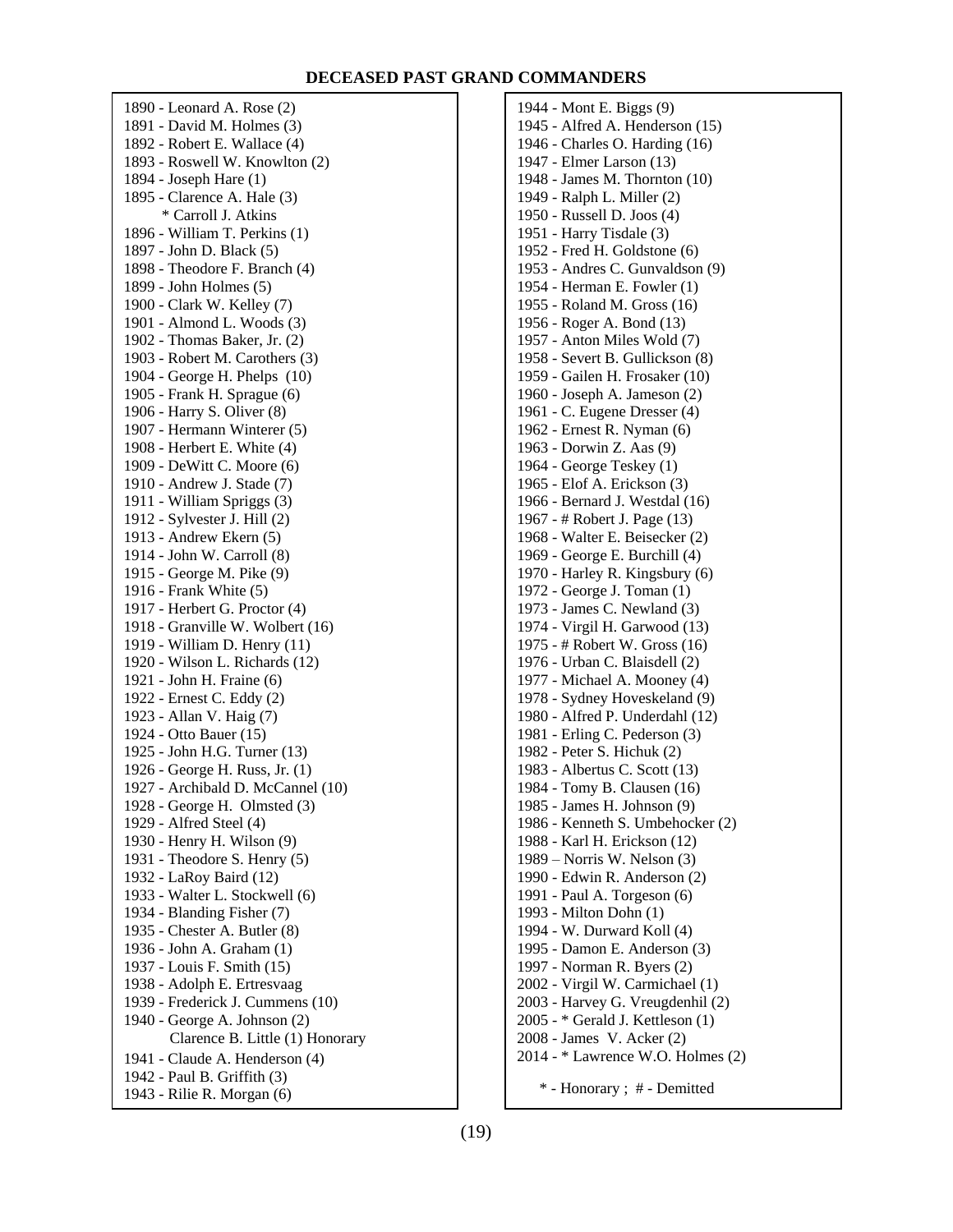| <b>Place of</b>    |                     | Number of                | <b>Number</b>     |                                      |
|--------------------|---------------------|--------------------------|-------------------|--------------------------------------|
| Conclave           | <b>Date</b>         | <b>Commanderies</b>      | <b>Members</b>    | <b>Grand Recorder</b>                |
| Fargo              | June 16, 1890 1/    | $\overline{4}$           | 180               | William T. Perkins                   |
| Fargo              | June 18, 1891       | $\overline{\mathcal{A}}$ | 190               | $\zeta$ $\zeta$<br>$\zeta$ $\zeta$   |
| <b>Grand Forks</b> | June 30, 1892       | 5                        | 229               | F.J. Thompson                        |
| Jamestown          | June 9, 1893        | 7                        | 352               | $\zeta\,\zeta$<br>$\epsilon$         |
| <b>Valley City</b> | June 15, 1894       | 7                        | $365 \frac{2}{3}$ | $\zeta$ $\zeta$<br>$\zeta$ $\zeta$   |
| Fargo              | June 21, 1895       | 7                        | 406               | $\zeta$ $\zeta$<br>$\zeta$ $\zeta$   |
| Fargo              | June 12, 1896       | 7                        | 427               | $\zeta$ $\zeta$<br>$\zeta$ $\zeta$   |
| Devils Lake        | July 1, 1897        | 7                        | 426               | $\zeta$ $\zeta$<br>C C               |
| Fargo              | June 7, 1898        | 8                        | 449               | $\zeta$ $\zeta$<br>$\zeta$ $\zeta$   |
| Devils Lake        | July 7, 1899        | 8                        | 501               | $\zeta$ $\zeta$<br>C C               |
| <b>Grand Forks</b> | June 25, 1900       | 8                        | 561               | $\zeta$ $\zeta$<br>C C               |
| Fargo              | June 21, 1901       | 8                        | 606               | $\zeta$ $\zeta$<br>$\zeta$ $\zeta$   |
| Fargo              | January 29-30, 1902 | 8                        | 618 3/            | $\zeta$ $\zeta$<br>$\zeta$ $\zeta$   |
| Fargo              | January 15-16, 1903 | 8                        | 690               | $\zeta$ $\zeta$<br>$\zeta$ $\zeta$   |
| Fargo              | January 14-15, 1904 | 8                        | 739               | $\zeta$ $\zeta$<br>$\zeta$ $\zeta$   |
| Fargo              | January 12-13, 1905 | 11                       | 826               | $\zeta$ $\zeta$<br>$\zeta$ $\zeta$   |
| Fargo              | January 30-31, 1906 | 12                       | 872               | $\zeta$ $\zeta$<br>C C               |
| <b>Grand Forks</b> | April 3-4, 1907     | 13                       | 953               | $\zeta$ $\zeta$<br>C                 |
| Minot              | January 21-22, 1908 | 13                       | 1027              | $\epsilon$<br>C                      |
| Fargo              | April 20-21, 1909   | 13                       | 1083              | $\zeta$ $\zeta$<br>$\zeta$ $\zeta$   |
| <b>Grand Forks</b> | April 5-6, 1910     | 13                       | 1210              | Walter L. Stockwell                  |
| Fargo              | April 25-26, 1911   | 13                       | 1300              | $\zeta$ $\zeta$<br>C                 |
| Dickinson          | April 16-17, 1912   | 13                       | 1375              | $\zeta$ $\zeta$<br>$\zeta$ $\zeta$   |
| <b>Grand Forks</b> | April 22-23, 1913   | 13                       | 1423              | $\zeta$ $\zeta$<br>$\zeta$ $\zeta$   |
| Fargo              | April 21-22, 1914   | 14                       | 1548              | $\zeta$ $\zeta$<br>$\zeta$ $\zeta$   |
| <b>Bismarck</b>    | April 20-21, 1915   | 15                       | 1614              | $\zeta$ $\zeta$<br>$\zeta$ $\zeta$   |
| <b>Grand Forks</b> | April 25-26, 1916   | 15                       | 1649              | $\zeta$ $\zeta$<br>C C               |
| Fargo              | April 24-25, 1917   | 15                       | 1746              | $\zeta$ $\zeta$<br>$\zeta$ $\zeta$   |
| Jamestown          | April 23-24, 1918   | 16                       | 1809              | $\zeta$ $\zeta$<br>C C               |
| Minot              | May 7-8, 1919       | 16                       | 1821              | $\zeta$ $\zeta$<br>$\zeta$ $\zeta$   |
| <b>Grand Forks</b> | May 18-19, 1920     | 16                       | 2025              | $\zeta$ $\zeta$<br>$\zeta$ $\zeta$   |
| Dickinson          | May 18-19, 1921     | 154/                     | 2204              | $\zeta$ $\zeta$<br>$\zeta$ $\zeta$   |
| Fargo              | May 23-24, 1922     | 16                       | 2316              | $\zeta$ $\zeta$<br>$\zeta$ $\zeta$   |
| <b>Grand Forks</b> | May 17-18, 1923     | 16                       | 2346              | $\zeta$ $\zeta$<br>$\zeta$ $\zeta$   |
| Devils Lake        | May 27-28, 1924     | 16                       | 2336              | $\zeta$ $\zeta$<br>$\zeta$ $\zeta$   |
| Mandan             | May 26-27, 1925     | 16                       | 2343              | $\zeta$ $\zeta$<br>C                 |
| Fargo              | May 25-26, 1926     | 16                       | 2323              | $\epsilon$<br>C                      |
| <b>Bismarck</b>    | May 17-18, 1927     | 16                       | 2324              | $\zeta$ $\zeta$<br>C                 |
| Minot              | May 22-23, 1928     | 16                       | 2284              | $\zeta$ $\zeta$<br>$\subset \subset$ |
| <b>Grand Forks</b> | May 28-29, 1929     | 16                       | 2260              | $\zeta$ $\zeta$<br>$\zeta$ $\zeta$   |
| Jamestown          | May 27-28, 1930     | 16                       | 2198              | $\zeta$ $\zeta$<br>$\subset \subset$ |
| Fargo              | June 19-20, 1931    | 16                       | 2064              | $\zeta$ $\zeta$<br>$\zeta$ $\zeta$   |
| <b>Valley City</b> | May 24-25, 1932     | $15 \frac{5}{1}$         | 1968              | $\zeta\,\zeta$<br>$\zeta$ $\zeta$    |
| Dickinson          | May 23-24, 1933     | 15                       | 1765              | Ralph L. Miller                      |
|                    |                     |                          |                   |                                      |

## **ND CONCLAVES, MEMBERSHIP DATA, GRAND RECORDERS**

1/ - Installation of Grand Officers and First Annual Conclave of North Dakota.

2/ - To April 1, 1894.

 $\overline{3}$ / - To December 31, 1901.

 $\frac{4}{1}$  - Charter of C.J. Atkins #14 surrendered May 18, 1920.

5/ - Charter of Ascalon #17 surrendered May 20, 1931.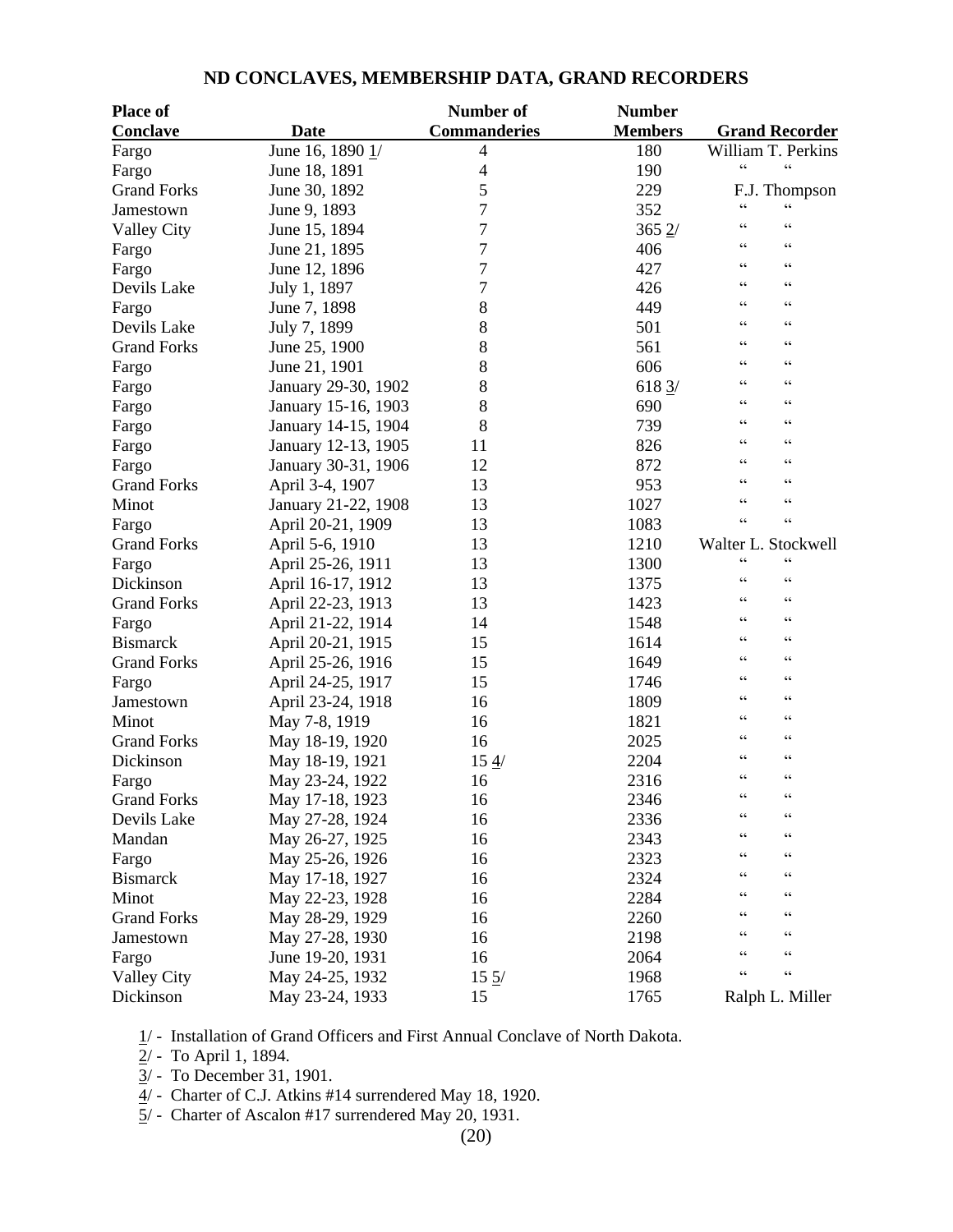| <b>Place of</b>    |                   | Number of           | <b>Number</b>  |                                      |
|--------------------|-------------------|---------------------|----------------|--------------------------------------|
| <b>Conclave</b>    | <b>Date</b>       | <b>Commanderies</b> | <b>Members</b> | <b>Grand Recorder</b>                |
| Fargo              | May 21-22, 1934   | 15                  | 1591           | Walter L. Stockwell                  |
| Devils Lake        | May 27-28, 1935   | 15                  | 1477           | $\zeta$ $\zeta$<br>$\zeta$ $\zeta$   |
| Jamestown          | May 25-26, 1936   | 15                  | 1368           | $\zeta$ $\zeta$<br>$\zeta$ $\zeta$   |
| <b>Bismarck</b>    | May 24-25, 1937   | 15                  | 1280           | $\zeta$ $\zeta$<br>$\zeta$ $\zeta$   |
| Mandan             | May 16-17, 1938   | 15                  | 1262           | $\zeta$ $\zeta$<br>$\zeta$ $\zeta$   |
| Bottineau          | May 2-3, 1939     | 15                  | 1220           | $\zeta$ $\zeta$<br>$\zeta$ $\zeta$   |
| Minot              | May 21-22, 1940   | 15                  | 1176           | $\zeta$ $\zeta$<br>$\zeta$ $\zeta$   |
| Fargo              | May 18-19, 1941   | 15                  | 1136           | $\zeta$ $\zeta$<br>$\zeta$ $\zeta$   |
| Jamestown          | May 24-25, 1942   | 146/                | 1090           | $\zeta$ $\zeta$<br>$\zeta$ $\zeta$   |
| <b>Grand Forks</b> | May 16-17, 1943   | 14                  | 1061           | $\zeta$ $\zeta$<br>$\zeta$ $\zeta$   |
| Grafton            | May 21-22, 1944   | 14                  | 1138           | $\zeta$ $\zeta$<br>$\zeta$ $\zeta$   |
| New Rockford       | May 20-21, 1945   | 14                  | 1321           | $\zeta$ $\zeta$<br>$\zeta$ $\zeta$   |
| Mandan             | May 19-20, 1946   | 14                  | 1485           | $\zeta$ $\zeta$<br>$\zeta$ $\zeta$   |
| Williston          | May 18-19, 1947   | 14                  | 1621           | $\zeta$ $\zeta$<br>$\zeta$ $\zeta$   |
| Fargo              | May 16-17, 1948   | 14                  | 1783           | $\zeta$ $\zeta$<br>$\zeta$ $\zeta$   |
| Minot              | May 13-14, 1949   | 14                  | 1879           | $\zeta$ $\zeta$<br>$\zeta$ $\zeta$   |
| Fargo              | May 20-22, 1950   | 14                  | 1950           | $\zeta$ $\zeta$<br>$\zeta$ $\zeta$   |
| Jamestown          | May 20-22, 1951   | 14 7/               | 1995           | Ralph L. Miller                      |
| <b>Grand Forks</b> | May 18-20, 1952   | 12                  | 2045           | Albert G. Tverberg                   |
| Grafton            | May 17-18, 1953   | 12                  | 2032           | $\zeta$ $\zeta$<br>$\zeta$ $\zeta$   |
| New Rockford       | May 16-17, 1954   | 12                  | 2063           | $\zeta$ $\zeta$<br>$\zeta$ $\zeta$   |
| Mandan             | May 15-16, 1955   | $12 \frac{8}{1}$    | 2059           | $\zeta$ $\zeta$<br>$\zeta$ $\zeta$   |
| Williston          | May 13-14, 1956   | 13                  | 2051           | $\zeta$ $\zeta$<br>$\zeta$ $\zeta$   |
| Bottineau          | May 19-20, 1957   | 13                  | 2023           | $\zeta$ $\zeta$<br>$\zeta$ $\zeta$   |
| Devils Lake        | May 18-19, 1958   | 13                  | 2009           | $\zeta$ $\zeta$<br>$\zeta$ $\zeta$   |
| Jamestown          | May 17-18, 1959   | 13                  | 2045           | $\zeta$ $\zeta$<br>$\zeta$ $\zeta$   |
| Fargo              | April 24-25, 1960 | 13                  | 2073           | $\zeta$ $\zeta$<br>$\zeta$ $\zeta$   |
| Jamestown          | April 23-24, 1961 | 13                  | 2150           | $\zeta$ $\zeta$<br>$\epsilon$        |
| Grafton            | April 29-30, 1962 | 13                  | 2138           | $\zeta$ $\zeta$<br>$\zeta$ $\zeta$   |
| New Rockford       | April 28-29, 1963 | 13                  | 2140           | $\zeta$ $\zeta$<br>$\zeta$ $\zeta$   |
| Mandan             | April 26-27, 1964 | 13                  | 2150           | $\zeta$ $\zeta$<br>$\subset \subset$ |
| <b>Grand Forks</b> | April 25-26, 1965 | 13                  | 2115           | $\zeta$ $\zeta$<br>$\zeta$ $\zeta$   |
| Williston          | April 24-25, 1966 | 13                  | 2147           | $\zeta\,\zeta$<br>$\zeta$ $\zeta$    |
| Bottineau          | April 23-24, 1967 | 13                  | 2143           | $\zeta$ $\zeta$<br>$\zeta$ $\zeta$   |
| Fargo              | April 28-29, 1968 | 13                  | 2184           | $\zeta$ $\zeta$<br>$\zeta$ $\zeta$   |
| Jamestown          | April 27-28, 1969 | 13                  | 2143           | $\zeta$ $\zeta$<br>$\zeta$ $\zeta$   |
| Grafton            | April 26-27, 1970 | 13                  | 2090           | $\zeta$ $\zeta$<br>C                 |
| New Rockford       | April 25-26, 1971 | 13                  | 2032           | $\subset \subset$<br>C               |
| Mandan             | April 23-24, 1972 | 13                  | 1911           | $\zeta$ $\zeta$<br>$\zeta$ $\zeta$   |
| <b>Grand Forks</b> | April 15-16, 1973 | 13                  | 1920           | $\zeta$ $\zeta$<br>$\zeta$ $\zeta$   |
| <b>Bottineau</b>   | April 28-29, 1974 | 13                  | 1884           | $\zeta$ $\zeta$<br>$\zeta$ $\zeta$   |
| Williston          | April 27-29, 1975 | 13                  | 1866           | Leo D. Osman                         |
| Fargo              | April 25-26, 1976 | 13                  | 1812           | $\zeta$ $\zeta$<br>$\zeta\,\zeta$    |

## **ND CONCLAVES, MEMBERSHIP DATA, GRAND RECORDERS (Continued)**

6/ - Charter of St Elmo #5 taken by Grand Commander, November 23,1940

 $\overline{7}/$  - Coeur de Lion #15 consolidated with Tancred #1 May 17,1951; Temple #12 suspended.

 $\frac{8}{2}$  - Temple #12 reinstated September 29, 1955.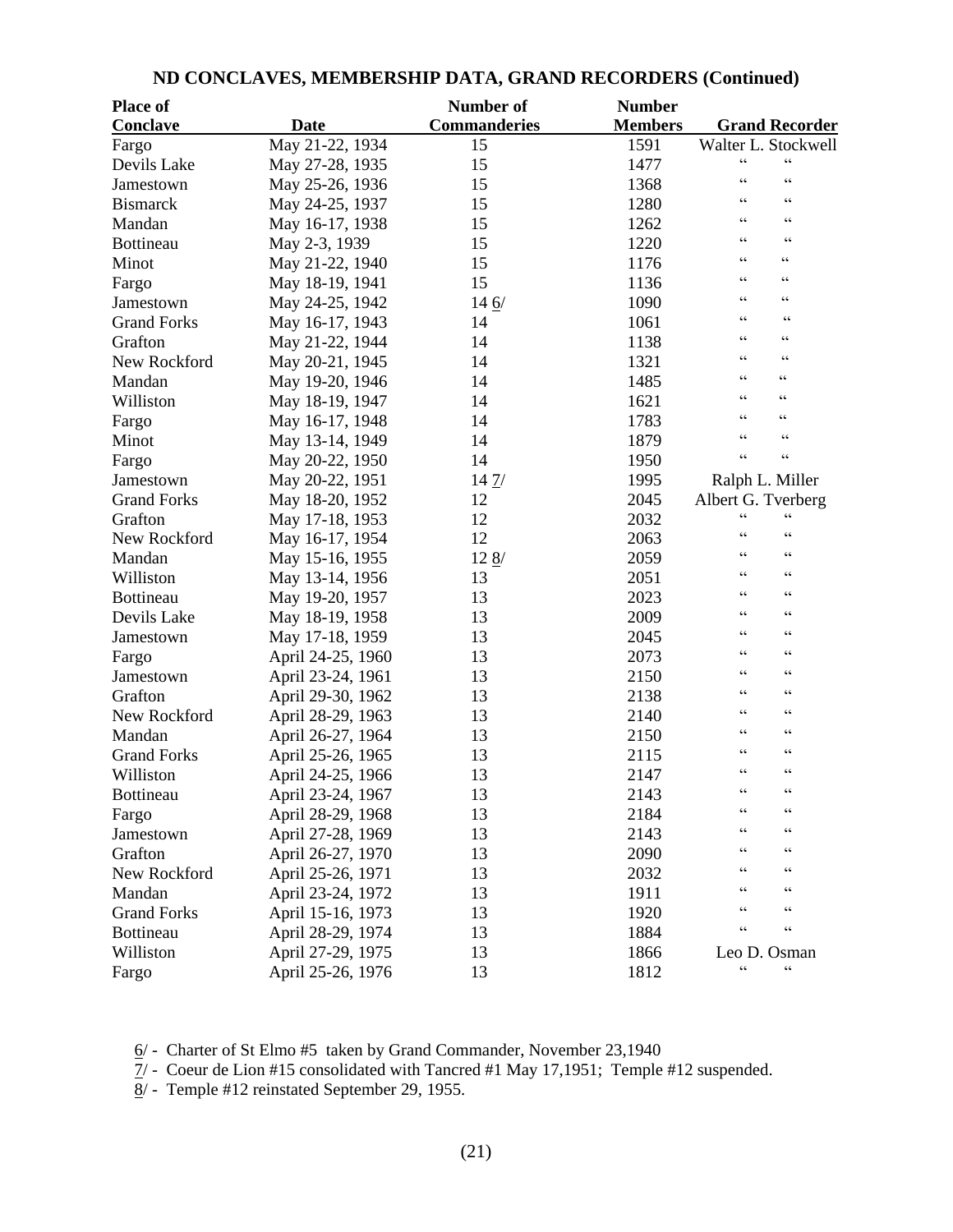| <b>Place of</b>    |                        | Number of           | <b>Number</b>  |                                                                     |
|--------------------|------------------------|---------------------|----------------|---------------------------------------------------------------------|
| <b>Conclave</b>    | Date                   | <b>Commanderies</b> | <b>Members</b> | <b>Grand Recorder</b>                                               |
| Jamestown          | April 23-24, 1977      | 13                  | 1845           | Urban C. Blaisdell                                                  |
| New Rockford       | April 23-24, 1978      | 13                  | 1838           | $\boldsymbol{\varsigma}$ $\boldsymbol{\varsigma}$<br>$\zeta\,\zeta$ |
| Mandan             | April 29-30, 1979      | 13                  | 1808           | $\epsilon$<br>$\epsilon$                                            |
| Dickinson          | March 28-29, 1980      | 13                  | 1777           | $\epsilon$<br>C C                                                   |
| Fargo              | March 27-28, 1981      | 13                  | 1782           | $\epsilon$<br>$\zeta$ $\zeta$                                       |
| <b>Grand Forks</b> | March 19-20, 1982      | 13                  | 1491           | $\zeta$ $\zeta$<br>$\zeta$ $\zeta$                                  |
| <b>Bismarck</b>    | March 25-26, 1983      | 13                  | 1692           | $\epsilon$<br>$\epsilon$                                            |
| <b>Bismarck</b>    | April 6-7, 1984        | 13                  | 1641           | $\zeta$ $\zeta$<br>$\zeta$ $\zeta$                                  |
| <b>Bismarck</b>    | March 22-23, 1985      | 13                  | 1573           | $\epsilon$<br>$\epsilon$                                            |
| Fargo              | April 11-12, 1986      | 13                  | 1535           | $\epsilon$<br>$\epsilon$                                            |
| Fargo              | March 25-26, 1987      | 13                  | 1472           | $\zeta$ $\zeta$<br>$\epsilon$                                       |
| Jamestown          | March 25-26, 1988      | 13                  | 1393           | Armun D. Jones                                                      |
| <b>Bismarck</b>    | March 31-April 1, 1989 | 13                  | 1300           | James T. Stark                                                      |
| Fargo              | March 30-31, 1990      | 129/                | 1267           | $\zeta\,\zeta$<br>$\zeta\,\zeta$                                    |
| <b>Grand Forks</b> | April 19-20, 1991      | 12                  | 1211           | $\zeta$ $\zeta$<br>$\epsilon$                                       |
| Fargo              | April 3-4, 1992        | 12                  | 1169           | $\zeta\,\zeta$<br>$\zeta\,\zeta$                                    |
| Fargo              | April 2-3, 1993        | 12                  | 1105           | $\epsilon$<br>$\epsilon$                                            |
| <b>Bismarck</b>    | March 25-26, 1994      | 12                  | 1039           | $\zeta$ $\zeta$<br>$\zeta$ $\zeta$                                  |
| <b>Bismarck</b>    | March 31-April 1, 1995 | 12                  | 992            | $\epsilon$<br>$\epsilon$                                            |
| Fargo              | March 22-23, 1996      | 12                  | 938            | $\epsilon$<br>$\zeta$ $\zeta$                                       |
| Jamestown          | April 18-19, 1997      | 12                  | 914            | $\zeta\,\zeta$<br>$\epsilon$                                        |
| <b>Bismarck</b>    | April 3-4, 1998        | 12                  | 871            | $\epsilon$<br>$\epsilon$                                            |
| Fargo              | March 27-28, 1999      | 12                  | 833            | $\zeta\,\zeta$<br>$\zeta$                                           |
| Fargo              | April 13-15, 2000      | 12                  | 802            | Orlando V. Ellingson                                                |
| <b>Grand Forks</b> | April 6-7, 2001        | 910/                | 728            | Merle L. Huhner                                                     |
| <b>Bismarck</b>    | March 22-23, 2002      | 9                   | 657            | $\zeta$ $\zeta$<br>$\epsilon$                                       |
| Mandan             | March 28-29, 2003      | 811/                | 608            | $\epsilon$<br>$\epsilon$                                            |
| Mandan             | March 19-20, 2004      | $8\,$               | 531            | $\epsilon$<br>$\zeta$ $\zeta$                                       |
| Mandan             | March 18-19, 2005      | 8                   | 453            | $\zeta\,\zeta$<br>$\zeta$ $\zeta$                                   |
| Fargo              | March 24-25, 2006      | 712/                | 423            | $\zeta$ $\zeta$<br>$\epsilon$                                       |
| Mandan             | March 23-24, 2007      | 7                   | 389            | $\zeta\,\zeta$<br>$\zeta$ $\zeta$                                   |
| Fargo              | March 14-15, 2008      | 7                   | 374            | $\zeta$ $\zeta$<br>$\epsilon$                                       |
| Mandan             | March 27-28, 2009      | 7                   | 351            | $\epsilon$<br>$\zeta$ $\zeta$                                       |
| Fargo              | March 26-27, 2010      | $\tau$              | 329            | $\zeta$ $\zeta$<br>$\epsilon$                                       |
| <b>Grand Forks</b> | April 15-16, 2011      | 7                   | 312            | $\zeta \zeta$<br>$\epsilon$                                         |
| Mandan             | April 20-21, 2012      | 613/                | 289            | 11<br>$^{\prime\prime}$                                             |
| <b>Grand Forks</b> | April 19-20, 2013      | 6                   | 283            | $\zeta\,\zeta$<br>$\zeta$ $\zeta$                                   |
| Fargo              | April 25-26, 2014      | 6                   | 279            | $\epsilon$<br>C                                                     |
| Jamestown          | April 17-18, 2015      | 714/                | 277            | $\zeta\,\zeta$<br>$\zeta$ $\zeta$                                   |

## **ND CONCLAVES, MEMBERSHIP DATA, GRAND RECORDERS (Continued)**

9/ - Charter of Ivanhoe #8 taken by Grand Commander December 31, 1989.

 $10/$  - Zion #9 consolidated with Wi-Ha-Ha #4 October 1, 2000; DeMolay #10 consolidated with

Tancred #1 October 1, 2000; Crusader #16 consolidated with Temple #12 October 1, 2000.

11/ - Lorraine #13 surrendered Charter 12/31/2002.

12/ - Wi-Ha-Ha #4 and Wahpeton #11 merged into North Dakota U.D. January 1, 2005 and October 1, 2005 respectively.

13/ - Cyrene #7 merged into North Dakota U.D. October 1, 2011.

14/ - St. Michael Commandery #19 chartered April 18, 2015.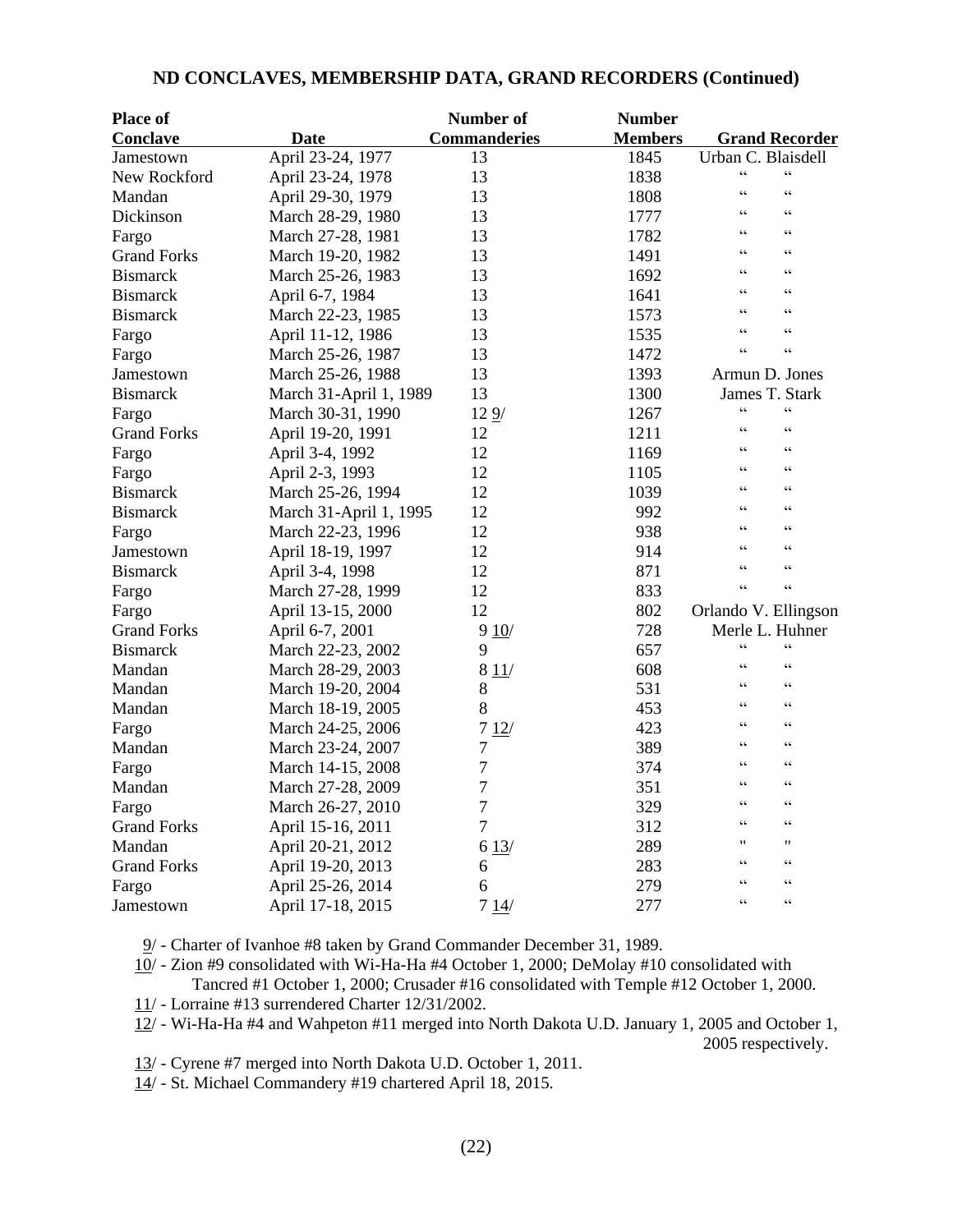## **GRAND RECORDERS AND GRAND REPRESENTATIVES**

|             | Recorder                | ın   |
|-------------|-------------------------|------|
| Alabama     | Hiram O. Williams, Jr.  | Gec  |
|             | PO Box 100333           |      |
|             | Birmingham AL 35210     |      |
| Alaska      | David A. Hunt           | Ros  |
|             | 18606 Little Cape Cir   |      |
|             | Eagle River AK 99577    |      |
| Arizona     | George E. Weil          | Ray  |
|             | 773 Maple Lane          |      |
|             | Chino Valley AZ 86323   |      |
|             |                         |      |
| Arkansas    | Robert L. Jackson       | Cha  |
|             | 5617 Applewood          |      |
|             | N Little Rock AR 72118  |      |
| California  | Kenneth G. Hope         | L. F |
|             | 11428E Artesia Blvd #13 |      |
|             | Artesia CA 90701-3872   |      |
| Colorado    | Matthew A. Raia         | Jeff |
|             | 1614 Welton St #503     |      |
|             | Denver CO 80202         |      |
| Connecticut | Vincent A. Cowie        | Roa  |
|             | 1 Inverness Square      |      |
|             | Middletown CT 06457     |      |
|             |                         |      |
| Delaware    | Mark E. Irwin           | Cor  |
|             | 6420 Shutt Rd           |      |
|             | Spring Grove PA 17362   |      |
| District of | Kenneth D. Fuller       | Car  |
| Columbia    | 2622 Mill Race Rd       | ş    |
|             | Frederick MD 21701      | ı    |
| Florida     | Howard H. Gardner       | Joh  |
|             | PO Box 13496            |      |
|             | Tampa FL 33681          |      |
| Georgia     | Wade C. Smith           | Ricl |
|             | 811 Mulberry St         |      |
|             |                         |      |
|             | Macon GA 31201          |      |
| Hawaii      | Gerhart Walch           |      |
|             | 1227 Makiki St          |      |
|             | Honolulu HI 98614       |      |
| Idaho       | James L. Curtis         | Bob  |
|             | 4170 N Shamrock Ave     |      |
|             | Boise ID 83713-2534     |      |
| Illinois    | Robert K. Cronk         | Dor  |
|             | PO Box 37               |      |
|             | Rock City IL 61070      |      |
| Indiana     | Lawrence V. Kaminsky    | Tro  |
|             | PO Box 1690             |      |
|             |                         |      |
|             | Highland IN 46322-1690  |      |
| Iowa        | Rusty L. Hill           | E.F  |
|             | 1937 Deer Avenue        |      |
|             | Perry IA 50220-7567     |      |
| Kansas      | Wayne H. Rolff          | Joh  |
|             | 320 8th Ave SW          |      |
|             | Topeka KS 66603-3912    |      |
| Kentucky    | Jim H. King, Jr.        | Dor  |
|             | 400 4th St N            |      |
|             | Danville KY 40422-1430  |      |
|             |                         |      |
|             |                         |      |

**<u>Grand Grand Representative</u> Grand Representative** 

Alabama Hiram D. Sam Garrett  $3201\ 20^{th}$  St S Apt 225 PO Box 1053 Fargo ND 58104 Phenix City AL 36867 Alaska David A. Hunt Ross D. Mushik  $508\ 15^{\text{th}}$  St NE Mandan ND 58554  $A$ <sub>r</sub> Franco M. Hornung  $B$  **Oscar T. Lyon, Jr.** Vergas MN 56587 Phoenix AZ 85007 arles P. Beeber Steven C. Hilton California Keith Winks **Robert L. Davidson** 804 3rd Ave NE 221 Kim Sue Ln Mandan ND 58554 Buellton CA 93427 Frey N. Nelson George E. West 3112 Tyler Parkway 1000 South Oak St Bismarck ND 58503 Cortez CO 81321 229 19th Ave N 47 Andrews Ave Fargo ND 58102 Milford CT 06460 v R. Lien Richard A. Scarlott 1434  $15^{th}$  St S 903 Marsh Rd d. Harkins, Jr. **Harry Miller**, Jr. 8112 Hosta Way 8110 Chester St n B. Bridewell Donald J. Butler, Jr. hard D. Hansen Samuel R. Whitfield

1720 Belmont Rd Star Rt, Box 50 Grand Forks ND 58201 Pocatello ID 83201 n Laschkewitsch Joseph W. Lucas  $\overline{505}$  E Harry St N  $\overline{505}$  E Harry St Indiana L. Bolinger 106 Copper Ct 63276 Birch Road Midland City AL 36350 Vandalia MI 49095 "Ted" Bolte 1601 University Ave W Minot ND 58703 n K. Grubb Dennis Henry Taylor PO Box 642 15617 Parallel Rd hentucky James G. Hogue 316 E Capitol Ave 215 Lakeview

# **North Dakota in other Jurisdiction**

50042 Leek Lake Dr 712 W Encanto Blvd 1726 14 1/2 St S 200 Millwood Circle #411 Fargo ND 58103 Maumelle AR 72113 dd E. Satherhagen Robert William Harriman Grand Forks ND 58201 Wilmington DE 19803 Fort Worth TX76123 Takoma Park MD 20912 7551 25th St S 251 Patterson Rd B-14 Grand Forks ND 58201 Haines City FL 33844 2801 40th Ave SE #104 171 Concord Road SE Mandan ND 58554-6311 Smyrna GA 30082

o G. Noblin Edward A. Smith Bismarck ND 58501 Mt Pulaski IL 62548

Tioga ND 58852-0642 Basehor KS 66007-3085 Bismarck ND 58501 Harrodsburg KY 40330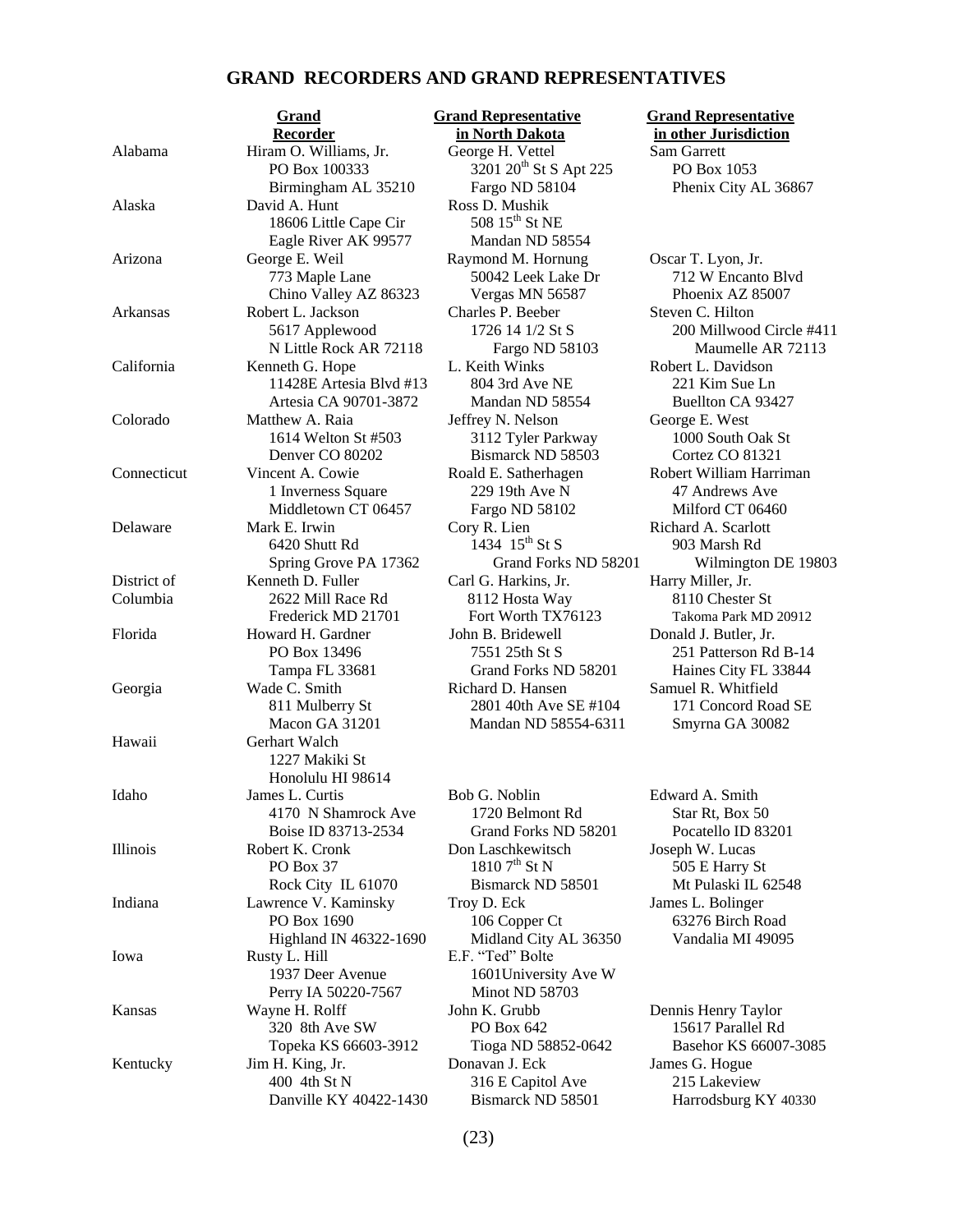### **GRAND RECORDERS AND GRAND REPRESENTATIVES (Continued)**

Louisiana Robert E. Durham, Jr. Ed Samuelson, Jr. Rory A. Bozeman Maine Thomas A. Emery Louis I. Larson Ernest W. Smalidge Maryland Thomas G. Heimiller David U. Collins Clifton Reese Friel Massachusetts Robert C. Corr Ronald L. Penfold Carl A. Wold, Jr. and Rhode Island 186 Tremont St #405 411 11<sup>th</sup> St NW 938 Riverside Dr Michigan Loren A. Winn Nelse Grundvig Larry A. Inscho Minnesota Harland Thomesen Armun D. Jones Gary H. Johnson Mississippi Micky P. McMahan Zachary Steele Wilbur A. Hartle<br>PO Box 1030 306 6<sup>th</sup> Ave E 58 Swartz Dr E Missouri Russell S. Hanson Raymond E. Dunham James M. Williams Montana Roger E. Cathel Stanley H. Whicker PO Box 1131 403 James Ave SE Nebraska Bruce T. Anderson Merle L. Huhner Gail Axen Nevada Ted P. Bendure Mark J. Motis Shibli Sawatha New Dennis A. Sheridan Fred G. Larson Andrew Jackson Hampshire PO Box 621 506 F Ave West 199 Westwood Dr New Jersey Dennis L. Stewart Martin R. Bless John Corrigan New Mexico Dennis R. Detrow Craig A. Ramsdell Nesbit K. Maluf New York Steven Wing Daniel B. Gartner Frank Ramire North Robert A. Schafer Chris Christianson George H. Allard Carolina PO Box 17212 2614 South Bay Dr PO Box 235 North Dakota Merle L. Huhner PO Box 9544 Fargo ND 58106-9544 Ohio Alfred Johnson H. Allen Ohrt Paxton T. Mendelssohn 4373 Bump Rd 2812 27th St S 3720 Beal Road

**Recorder in North Dakota** in other Jurisdiction 15297 Carlou Drive 832 6<sup>th</sup> Ave E 16000 Greenstone Dr Ponchatoula LA 70454 West Fargo ND 58078 Pride LA 70770-2203 9 Loring Ave 2214 7th St N PO Box 131<br>
Auburn ME 04210 Fargo ND 58102 Seal Harbor 12702 Lee Ben Rd  $2015\ 20^{th}$  St S RR 1, Box 55 Kingsville MD 21087 Grand Forks ND 58201 Denton MD 21629 Boston MA 02111 Minot ND 58703-2156 Methuen MA 01844 PO Box 822 9418 Ancient Oak Ln PO Box 143 Pickney MI 48169 Verona WI 53593 Fostoria MI 48435 1037 W County Rd D 600 S Mission Ridge Rd PO Box 25 Shoreview MN 55126 Colby KS 67701-3255 Humbolt MN 56731 PO Box 1030 306  $6<sup>th</sup>$  Ave E 58 Swartz Dr Enlow #11 Meridian MS 39302 West Fargo ND 58078 Columbus MS 39701 107 S Williams St 5011 Belmont Rd 3502 Bel Nor Dr Fayette MO 65428-1017 Grand Forks ND 58201 St Joseph MO 64506 Great Falls MT 59403 E Grand Forks MN 56721 PO Box 22988 3001 34th Ave S #1128 PO Box 123 Lincoln NE 68502 Fargo ND 58104-5115 Stanton NE 68779 PO Box 672 701 B Ave S 6720 Coronado Palm Ave Lovelock NV 89419 Minnewaukan ND 58351 Las Vegas NV 89139 Littleton NH 03561 Bismarck ND 58501-3427 Manchester NH 04103 1421 Longboat Ave 1833 N Washington St 17 Hemlock Drive Beachwood NJ 08722 Bismarck ND 58501 Parlin NJ 08859 PO Box 25004 924 9th Ave N 5700 Jackrabbit Junction<br>Albuquerque NM 87125 Moorhead MN 56560 Farmington NM 87402 Albuquerque NM 87125 Moorhead MN 56560 Farmington NM 87402 4689 Rte 39 115 Hwy 38 155-01 90<sup>th</sup> Avenue Bliss NY 14024-9712 Alice ND 58031 Jamaica NY 11961 Raleigh NC 27619 Fargo ND 58103-5062 Bonlee NC 27213

# **Grand Grand Representative Grand Representative**

Fargo ND 58102 Seal Harbor ME 04675

Cable OH 43009-9721 Fargo ND 58103 Franklin OH 45005-4620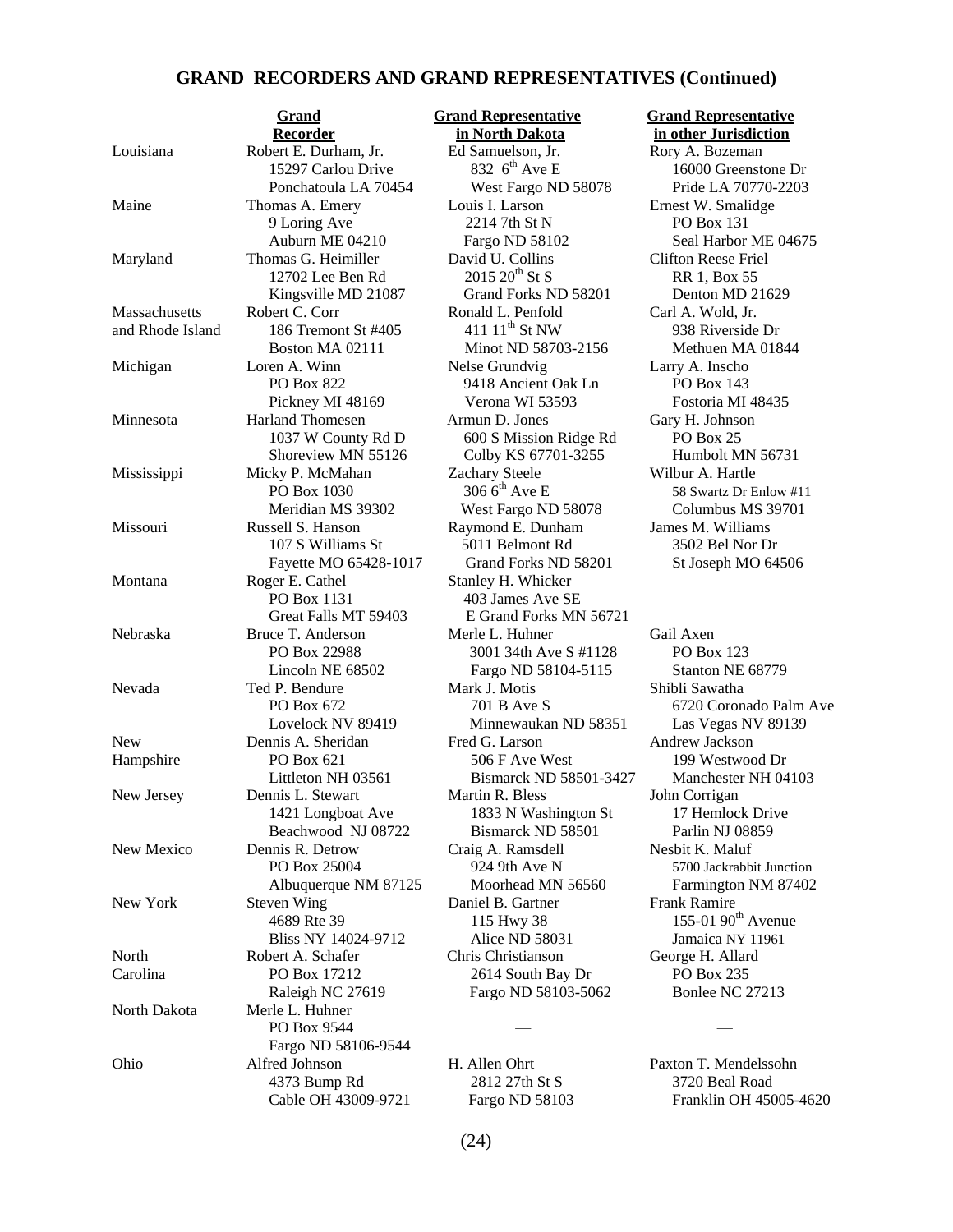## **GRAND RECORDERS AND GRAND REPRESENTATIVES (Continued)**

|               | <u>kecoruer</u>             |  |
|---------------|-----------------------------|--|
| Oklahoma      | Gary A. Davis               |  |
|               | PO Box 1223                 |  |
|               | Drumright OK 74030          |  |
| Oregon        | Dalvin L. Hollaway          |  |
|               | PO Box 767                  |  |
|               | Canyonville OR 97417        |  |
| Pennsylvania  | Douglas M. Rowe             |  |
|               | 1 N Broad St                |  |
|               | Philadelphia PA 19107       |  |
| South         | Johnnie T. Morris           |  |
| Carolina      | PO Box 7463                 |  |
|               | Columbia SC 29202           |  |
| South         | John Laughlin               |  |
| Dakota        | PO Box 9134                 |  |
|               | Rapid City SD 57709         |  |
| Tennessee     | <b>Rick Hoover</b>          |  |
|               | 100 $7^{th}$ Ave N #3       |  |
|               | Nashville TN 37203          |  |
| Texas         | Jerry N. Kirby              |  |
|               | <b>PO Box 354</b>           |  |
|               | Red Oak TX 75154            |  |
| Utah          | Charles E. Warren, Sr.      |  |
|               | 3787 E 1200 St              |  |
|               | Heber City UT 84032         |  |
| Vermont       | Bruce R. Howard             |  |
|               | 17 Tuttle Meadow            |  |
|               | Rutland VT 05701            |  |
| Virginia      | Lawrence B. Smith           |  |
|               | 500 Masonic Lane, Ste A     |  |
|               | Richmond VA 23223           |  |
| Washington    | <b>Steven Guffy</b>         |  |
|               | 811 North Chelan Ave        |  |
|               | Wenatchee WA 98801          |  |
| West Virginia | James K. Coleman            |  |
|               | 205 Echols Lane             |  |
|               | Lewisburg WV 24901          |  |
| Wisconsin     | <b>Brian Hudy</b>           |  |
|               | 36275 Sunset Dr             |  |
|               | Dousman WI 53118            |  |
| Wyoming       | <b>James Lee Sturdevant</b> |  |
|               | 200 Rice Ave                |  |
|               | Sheridan WY 82801           |  |
|               |                             |  |

James K. Well Garry Odom 1014 Constitution Dr 3605 East Lea Ct Bismarck ND 58501 Edmond OK 73034 Michael R. Bakken Merle L. Eldridge  $720\,5^{\text{th}}$  St SE  $1601-524$  Rhododendron Mayville ND 58257 Florence OR 97439-7382 Peill C Burnett William D. Hartman 1 2021 Obispo 951 Bridge St Andrew R. Caylor Wilson C. Hardee PO Box 449 PO Box 65 Loren G. Eikanas Carl D. Pengra 1613 Porter Ave 23745 151st Ave Bismarck ND 58501 Box Elder SD 57719 James Stokke Jerry L. Pingle PO Box 1707 PO Box 427 Williston ND 58801 Stamford TX 79553 Charles A. Richter Michael D.E. Cannon New Rockford ND 58356 George Kwitka Brent N. Martin PO Box 2203 RR 1 Box 221 Ivan H. Hamilton Wayne Eugene Price 15317 Saratoga St<br>PO Box 322 Nathaniel E. Knudson Alfred J. Luberts, Jr.  $1461381<sup>st</sup>$  Ave E Killdeer ND 58640 Puyallup WA 98375 Craig A. Ramsdell William M. Corbitt  $9249^{\text{th}}$  Ave N PO Box 37 Moorhead MN 56560 Waverly WV 26184 Lon W. Kvasager Fred Roycraft 627 24th Ave S 520 Maple St Grand Forks ND 58201 Chippewa Falls WI Richard E. Suggs Steve W. Schlenker  $2618\,10^{\text{th}}\,\text{St}\,\text{S}$  88 Davis Tee Grand Forks ND 58201 Sheridan WY 82801

 **Grand Grand Representative Grand Representative in North Dakota in other Jurisdiction** 

San Diego CA 92128 Philadelphia PA 19124 Washburn ND 58577 Johnsonville SC 29555 Tony E. Telken Robert Warren Waldron, Sr. 2642 Augusta Dr 1026 Old Jefferson Pike Grand Forks ND 58201 Smyrna TN 37167-5303 304 Central 164 Pebblebrook Ln<br>New Rockford ND 58356 Centerville UT 84014 Bismarck ND 58504 Brookfield VT 05036 Omaha NE 86116 Strassburg VA 22657-0322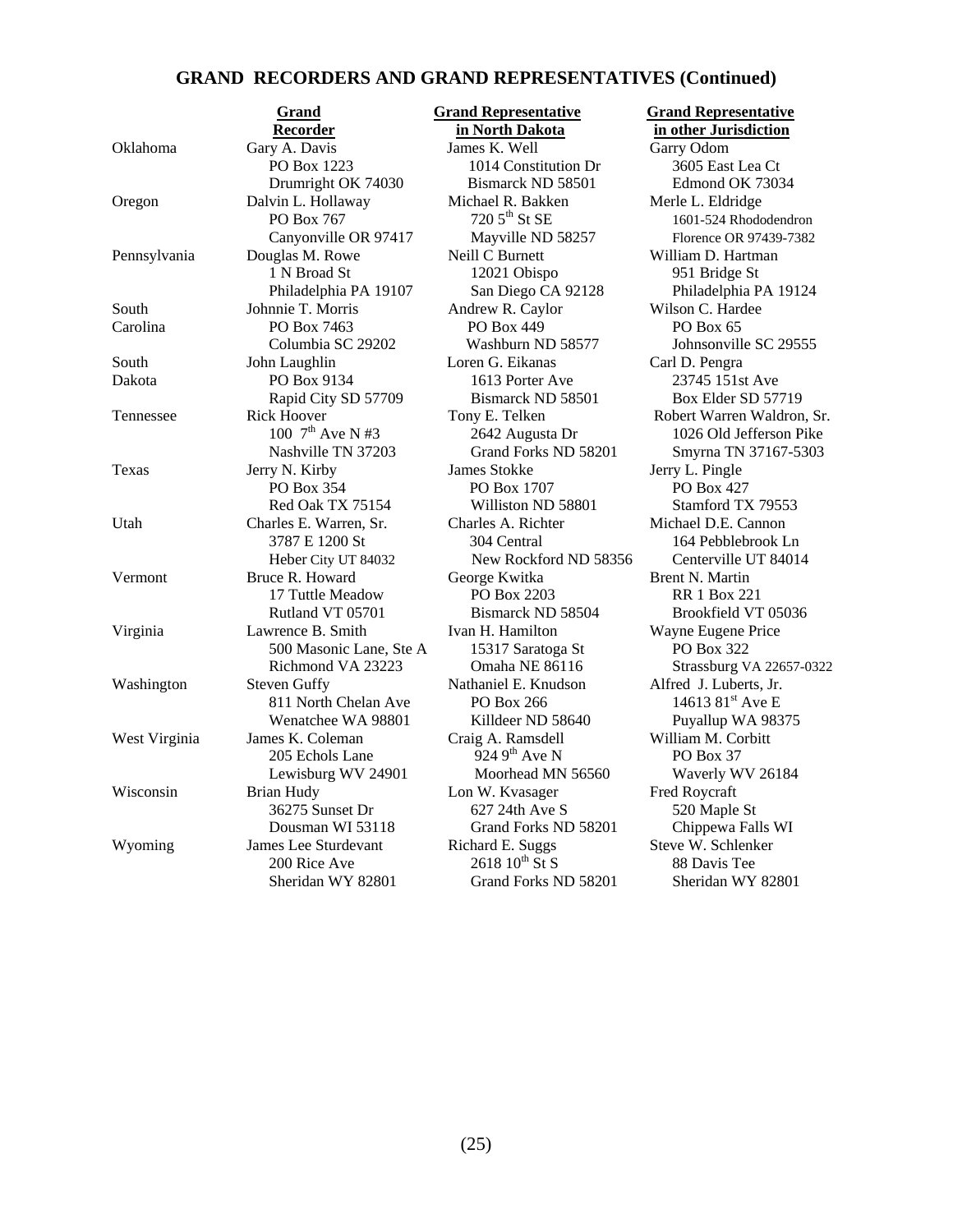# **GRAND RECORDERS AND GRAND REPRESENTATIVES (Continued)**

| <b>Foreign Jurisdictions:</b> | Grand<br>Recorder                                                                                  | <b>Grand Representative</b><br>in North Dakota                 | <b>Grand Representative</b><br>in other Jurisdiction |
|-------------------------------|----------------------------------------------------------------------------------------------------|----------------------------------------------------------------|------------------------------------------------------|
|                               |                                                                                                    |                                                                |                                                      |
| Croatia                       | Damir Mihelic<br>Buzanova 41<br>10000 Zagreb, Croatia                                              |                                                                |                                                      |
| Italy                         | Giovanni F. Palmenta<br>Via Parini 7<br>89123 Rfeggio Calabria<br>Italy                            | Louis I. Larson<br>2214 7th St N<br>Fargo ND 58102             |                                                      |
| Mexico                        | Gonzalo Ferrer Burgos<br>703 Pueblo Centro CP 7200<br>Puebla de Zaragoza, Puebla                   | Chris Christianson<br>2614 South Bay Dr<br>Fargo ND 58104-5062 |                                                      |
| Panama                        | <b>Edward Lum</b><br>Villa de las Fuentes No. 1<br>Calle 220 Norte Casa D-9<br>Panama City, Panama |                                                                |                                                      |
| Philippines                   |                                                                                                    | Rodney Kostelecky<br>627 $1st$ Ave W<br>Dickinson ND 58601     | Rogelio T. Torrices                                  |
| Portugal                      | Luis de Castro<br>Rua João Saraiva n. °34-1, °<br>1700-250 Lisboa, Portugal                        | Wendel A.VanWechel<br>213 $5th$ Ave SE<br>Mayville ND 58257    |                                                      |
| Romania                       | Adrian Haratau<br><b>Bucharest</b><br>Romania                                                      | Gerald G. Payne<br>332 6th Street<br>Emerado ND 58228          |                                                      |
| Toga                          | Kao Pitassa                                                                                        |                                                                |                                                      |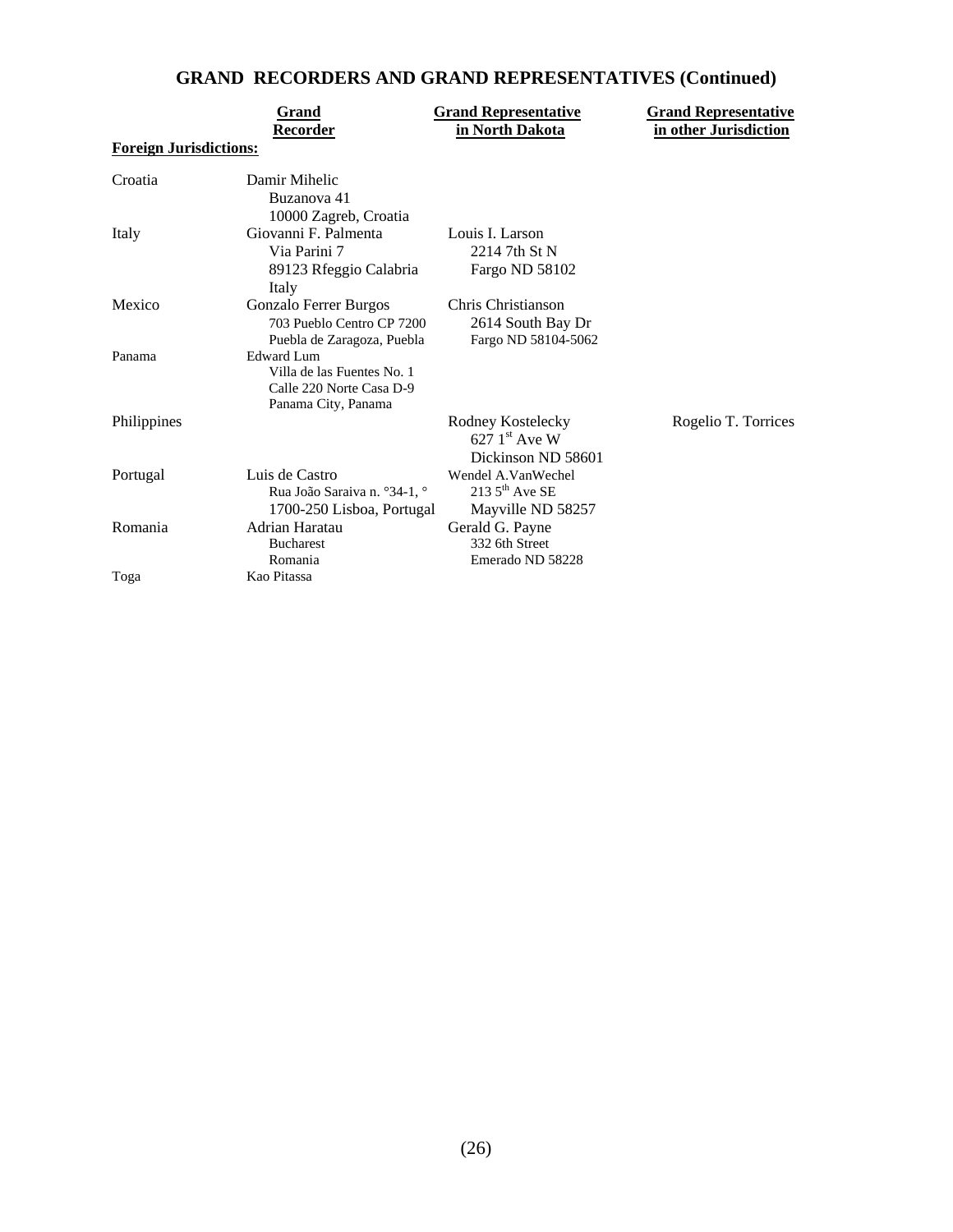## **OFFICERS OF THE GRAND ENCAMPMENT - 2012-2015**

| <b>David Dixon Goodwin</b>                                                      | <b>Most Eminent Grand Master</b>                        |  |  |
|---------------------------------------------------------------------------------|---------------------------------------------------------|--|--|
| 1509 Campus Dr, Vestal NY 13850-4036; Phone: H 607-723-8072                     |                                                         |  |  |
| E-mail: gm@knightstemplar.org                                                   |                                                         |  |  |
| <b>Duane Lee Vaught</b>                                                         | <b>Right Eminent Deputy Grand Master</b>                |  |  |
| 7850 N Thames Dr, Bloomington IN 47408-9337; Phone: H 812-935-7852              |                                                         |  |  |
| E-mail: dgm@knightstemplar.org                                                  |                                                         |  |  |
| <b>Jeffrey N. Nelson</b>                                                        | <b>Right Eminent Grand Generalissimo</b>                |  |  |
| 3112 Tyler Pkwy, Bismarck ND 58503-0192; Phone: H 701-255-5762                  |                                                         |  |  |
| E-mail: gg@knightstemplar.org                                                   |                                                         |  |  |
| <b>Michael Burke Johnson</b>                                                    | <b>Right Eminent Grand Captain General</b>              |  |  |
| Box 575, Crowheart WY 82512-0575; Phone: H 307-486-2268                         |                                                         |  |  |
| gcg@knightstemplar.org                                                          |                                                         |  |  |
| <b>James McCrorry Willson, Jr.</b><br><b>Right Eminent Grand Treasurer</b>      |                                                         |  |  |
| PO Box 666, Floydada TX 79235-0666; Phone: H 806-983-3114                       |                                                         |  |  |
|                                                                                 |                                                         |  |  |
| <b>Lawrence E. Tucker</b>                                                       | <b>Right Eminent Grand Recorder</b>                     |  |  |
| 5909 West Loop South, Ste 495, Bellaire TX 77401-2402; Phone: O 713-349-8700    |                                                         |  |  |
| Fax: 713-349-8700; E-mail: larry@gektusa.org                                    |                                                         |  |  |
| William D. Hartman                                                              | <b>Right Eminent Grand Prelate</b>                      |  |  |
| 951 Bridge St, Philadelphia PA 19124-1710; Phone: C 215-519-5810                |                                                         |  |  |
| E-mail: hart951@aol.com                                                         |                                                         |  |  |
| <b>Lauren R. Handeland</b>                                                      | <b>Right Eminent North Central Department Commander</b> |  |  |
| 1809 Sycamore Dr, Waukesha WI 53189-7246; Phone: H 262-544-5962, C 262-470-6720 |                                                         |  |  |
| E-mail: lhande@aol.com                                                          |                                                         |  |  |
|                                                                                 |                                                         |  |  |
|                                                                                 |                                                         |  |  |

## **MASONIC CALENDAR**

Ancient Craft Masons commence their era with the creation of the work, calling it Anno Lucia (A.L.) meaning "In the year of Light".

Royal Arch Masons date from the year the Second Temple was completed by Zerubbabel, Anno Inventionis (A.I.) meaning "In the year of Discovery".

Royal and Select Masters date from the year in which the Temple of Solomon was completed, Anno Depositionis (A.Dep.) meaning "In the year of the Deposit".

Knights Templar commence their era with the organization of their Order, Anno Ordinis (A.O.) meaning "In the year of the Order".

Order of High Priesthood dates from the year of the blessing of Abraham by the High Priest Melchizedek, Anno Beneficio (A.Beo.) meaning "In the year of the Blessing".

## **RULES FOR MASONIC DATES**

Ancient Craft Masons - Add 4000 to the current year. Royal Arch Masons - Add 530 to the current year. Royal and Select Masters - Add 1000 to the current year. Knights Templar - Subtract 1118 from the current year.